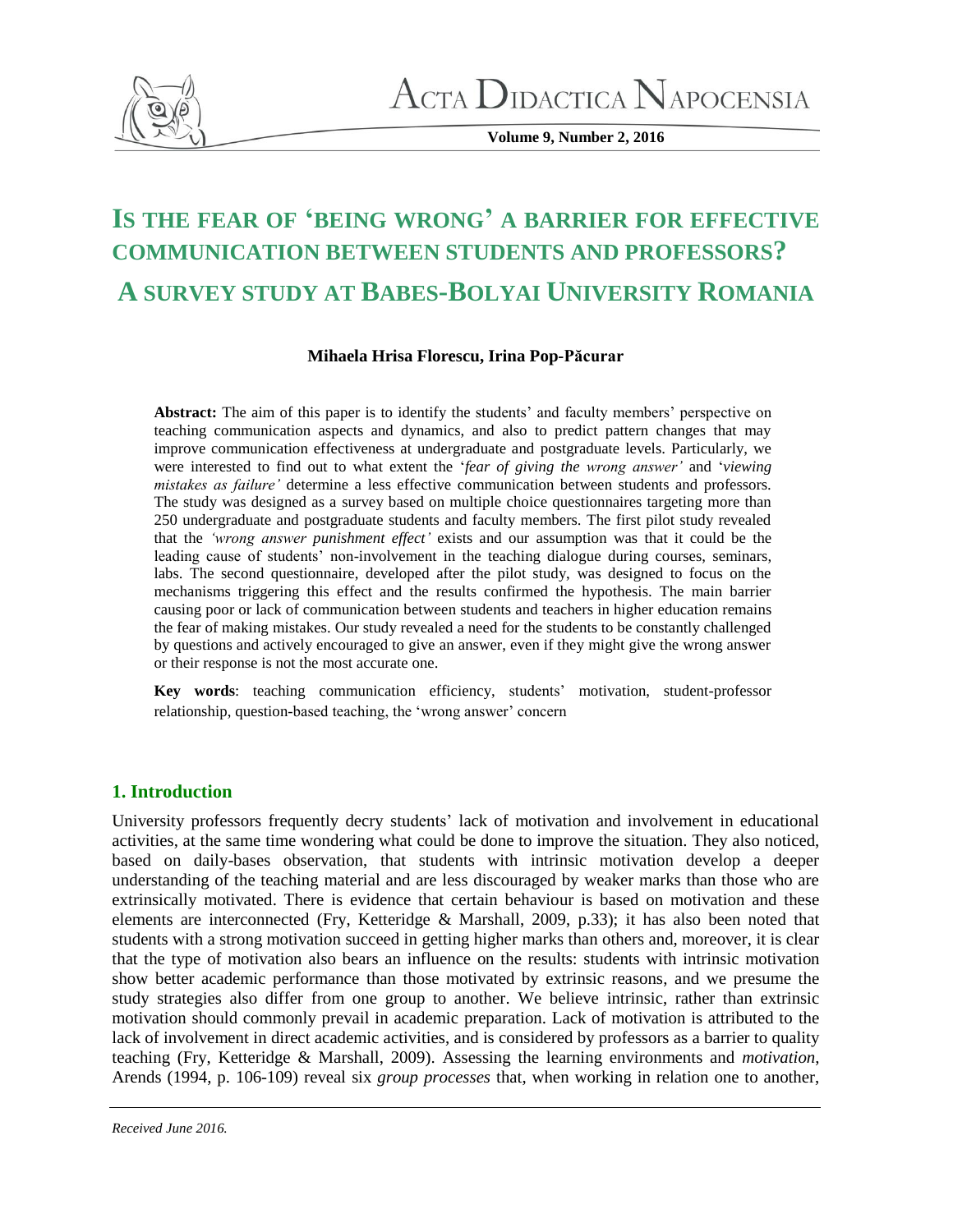produce a positive learning climate: expectations, leadership, attraction, norms, communication, and cohesiveness. Arends (ibid.) also refers to an interesting study about the relationship between some of the dimensions of the classroom environment (happy and sad mood) and students' motivation to persist on learning tasks. The results indicate that persistence at a task for a student is not simply a function of the student's self-control or interest but can be influenced by aspects of the environment under the teacher's control (e.g. happy mood, enthusiasm, materials display).

Undoubtedly, motivation is a multifactorial phenomenon. In this study we seek to present factors that influence student motivation, especially related to specific teaching processes: are there elements that demotivate students *during university courses and seminars*? Assuming *academic dialogue*/discourse and *professor behaviour* are some of these factors, what is the students' current perspective on them?

Overcoming the demotivation barrier can be achieved through communication. The teaching profession, regardless of the educational level, relies crucially on it. Communication is what establishes and maintains teacher-student relationships. Philosopher John Searle (*in* Willingham, 2009, p.81) shows that a computer can display intelligent behaviour without truly acknowledging it. He puts forth the following scenario to demonstrate the critical link between the nature of communication and learning: Suppose a person is alone in a room and we slip pieces of paper showing texts written in Chinese under his door; the person does not speak the language, but with the help of a dictionary he is able to translate it word by word and provide an answer in Chinese. Does this also mean the person understands the Chinese language? Everyone would agree that it doesn't. Communication without interaction and feedback is devoid of meaning and depth (Willingham, 2009, p.81).

Feedback provides the opportunity to improve individual and group performance. Effective communication is a complex skill that can become an art. The art of effective communication lies in the ability to express ideas and opinions so that they also acquire a full meaning for other people (Ciovică, Popoviciu & Suciu, 2011, p.15). When teachers say something to a pupil or a student, they implicitly send a message *about* the one to whom it is addressed. Each message adds something to the relationship with the pupil / student. Each message reveals what the teacher thinks about student and frames the way in which the student will subsequently relate to himself; the teacher's message will become a part of his future perception and self-image (Hattie, 2014). Therefore, discussions can either be constructive or destructive in relation to the pupils'/ students' self-esteem and the teacher's relationship with them. More often than not, educational institutions regard their pupils or students not as individuals, but as subjects devoid of identity: unmotivated, talented, lacking culture, having a high or low IQ, hyperactive, displaying emotional problems, having potential or not etc. These types of diagnoses and labels that attach them to different groups have devastating effects. The main outcome of these classifications is the decrease in pupils' and students' self-esteem as well as in teacher expectations, bringing about a decline in the quality of education.

We can find both similarities and differences when it comes to pupils or students, but essentially, they are all human beings on a developing process. All students are enthusiastic about learning something interesting, but tend to get bored in the absence of a challenging activity. Everyone feels discouraged when reprimanded about a failure, and will develop defence mechanisms to cope with their nonperformance or teachers' demonstrations of power. The pupil or student will develop self-esteem, and then lose it when told he did not live up to the expectations (Gordon & Burch, 2012). The effectiveness of a teacher builds on the effectiveness of interpersonal communication and the nature of the relationship with the students that he develops during the course. According to Gordon & Burch (2012), a good pupil/student-teacher relationship involves:

- openness or transparency: each should be willing to risk being honest with each other;
- $\blacksquare$  care for the other, when each knows he is appreciated by the other;
- positive interdependence;
- differentiation, in order to enable the other to be unique, creative and autonomous;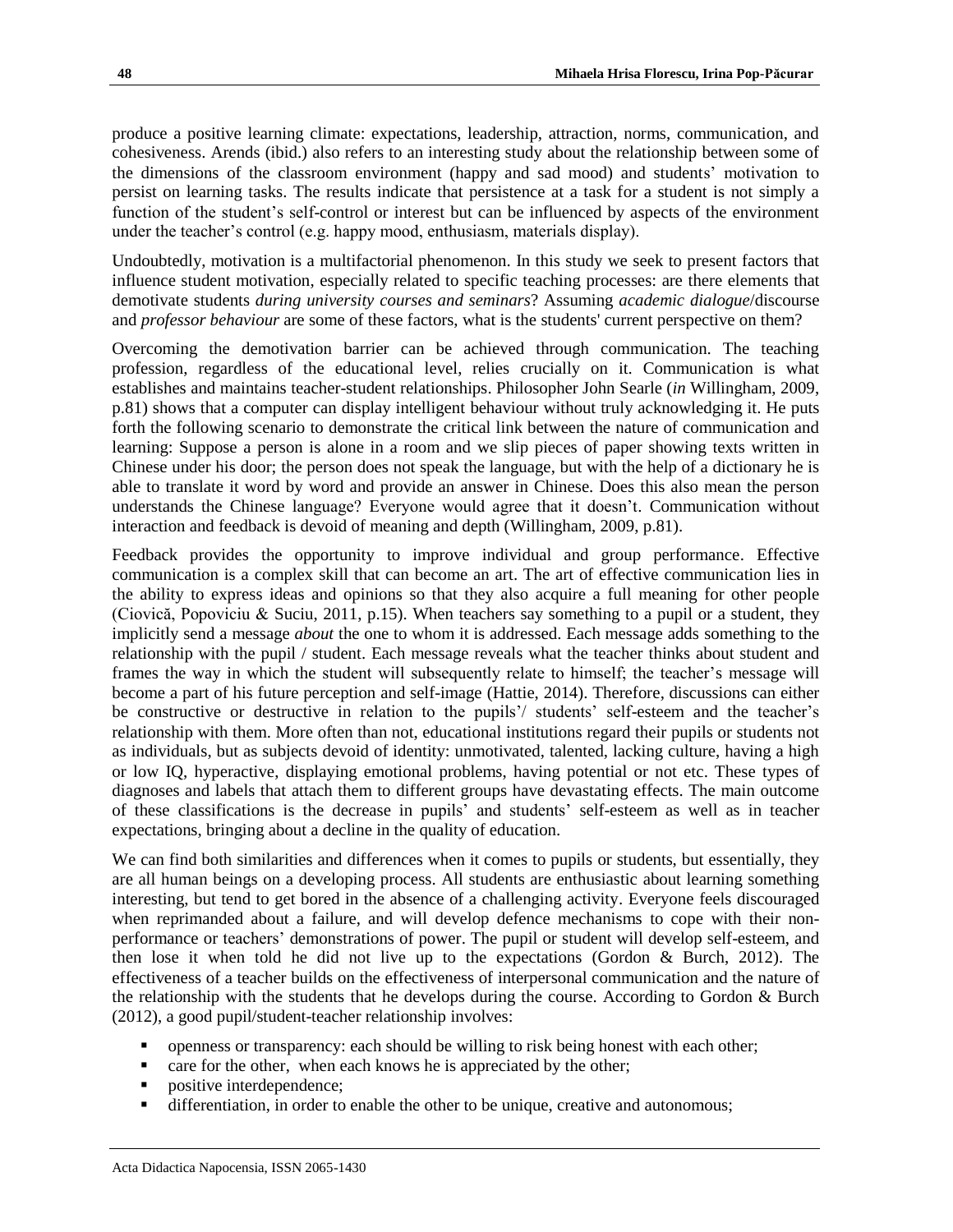mutual satisfaction, so one's needs shouldn't be met in spite of the other's.

Particularly, on this paper, we were interested to find out to what extent the '*fear of giving the wrong answer'* and '*viewing mistakes as failure'* determine a less effective communication between students and professors. In order to assess these issues we started by describing both student's and the university teacher's profiles and the features of their academic relationship.

# **2. Student Profile**

The academic community requires institutional respect; it is a training environment that students join following a selection process and where they are supposed to assert themselves in a completely different way than they did in high school. The age-specific lack of experience and the new environment create insecurity. But what is it that leads most young people to go to university? According to a study carried out in the UK (Fry, Ketteridge & Marshall, 2009, p.28), high school students choose to join a university for three reasons:

- getting a diploma in order to increase their chances of employment and having a well-paid job, the key to improving the quality of life and the standard of living (66%);
- **Personal development and passion for a domain in which they want a successful career (24%);**
- as a means of avoiding immediate employment, benefitting from a social life and fun, postponing career-related decisions.

On the other hand, the study shows that 10% of high school students, despite going to university, lack specific goals, consider themselves to be incompetent and to have little control over what happens to them.

Once they have decided what faculty to apply for, a new set of challenges emerges (according to Johnston, 2010, p.4):

- *The age* corresponding to undergraduate studies is the period defined by psychologists as prolonged adolescence (up to the age of 25), comprising youth enrolled in higher education or employed. Independence is acquired or is about to be acquired. Most of the times it is gained only psychologically, not financially, this situation becoming a source of inner conflicts related to the gap between the desire and the ability to perform.
- *The transition process* includes getting used to live in a new city after high school graduation, and no longer cohabitating with parents. The young person meets new people and acquires a new set of obligations.
- *The academic requirements*: students at this level are faced with new disciplines, new concepts and teaching methods, scientific rigor, a large volume of information transmitted in a short time, new types and stages of evaluation. All these issues require a certain time for adjustment and assimilation, which can take longer for some and less for others.
- *The changes in social status*: at the beginning, the student is anonymous in a large group, anonymous in a new city where he meets many people from different backgrounds with different values and ideals. This is followed by a stage of self-affirmation and confirmation, taking up a position in a group or social hierarchy.
- *The personal development* of the student involves the self-discovery and self-assessment of the intellectual and social capacity to adequately respond to the challenges encountered in different subjects and examinations. Also, the students adapt (or not) to various teaching styles, improve their own study methods, and learn to (better) cope with the stress of consecutive examinations (Johnston, 2010, p.5).

But perhaps the greatest challenge for young students, in general, is freedom (O'Day & Budniak, 2013). Students, especially those in their first year of study, do not know how to manage this new acquired freedom. For some it becomes overwhelming, as guidance from parents and teachers is no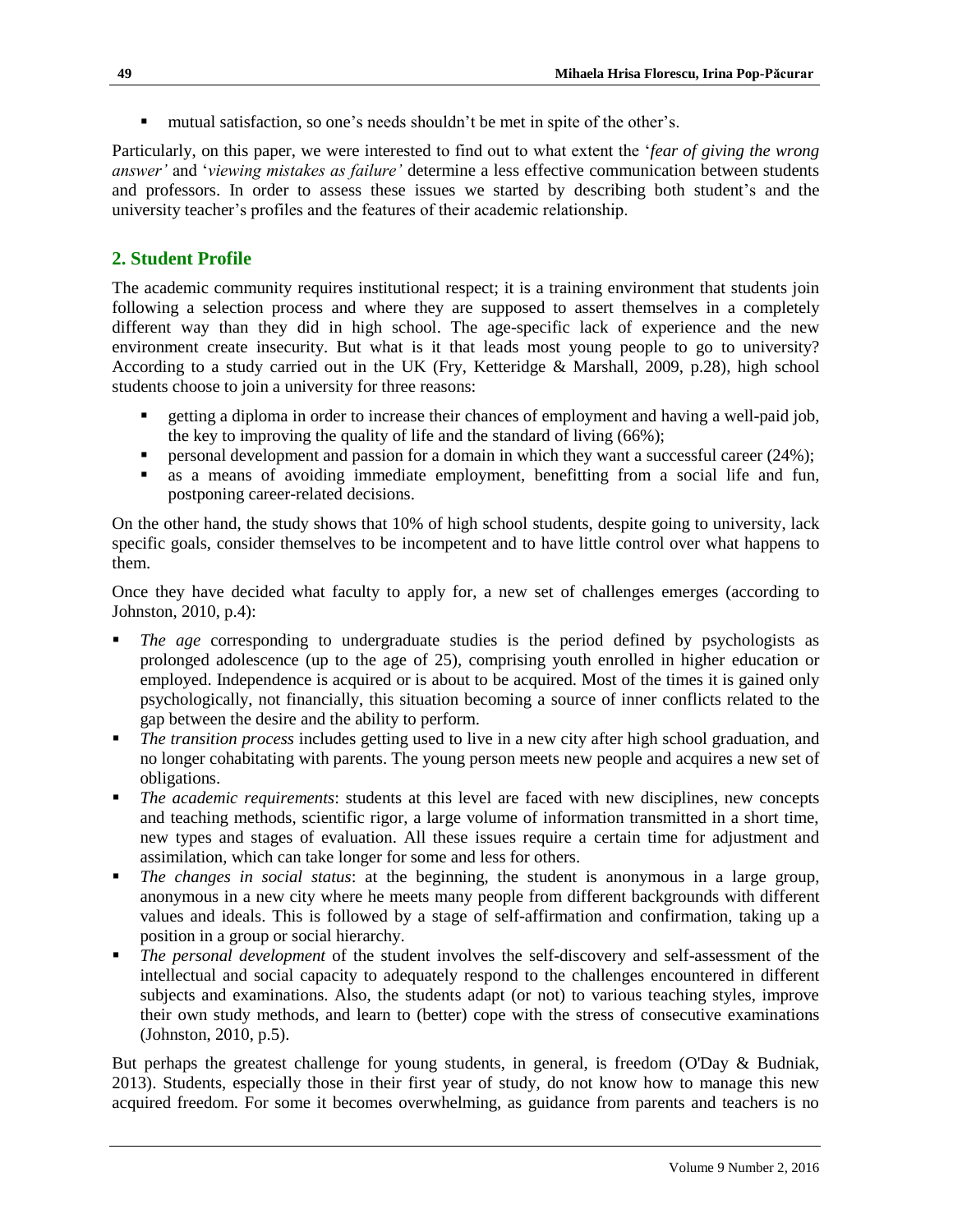longer provided. Sometimes they are given many assignments and projects, whose accomplishment is not periodically, gradually checked; in case they obtain a low grade on an exam, which may be entirely their problem, as they are the only ones who know about it. Therefore, during the first year of study most students may ask rhetorically: 'Why haven't I done more?' (O'Day & Budniak, 2013, p.6).

Once the young people have joined the university, there are two directions of students profile development (Bonchiș & Secui, 2003, p.474-515): on one hand social relations, and on the other, the formation and development of specific professional skills, including the ones needed to gain financial independence, financial resources management, outlining their professional role and career accomplishment. Thus, the university studies represent a transition period between various stages of human development, and the transition to adulthood is achieved with great difficulty and effort. Sometimes the students appear to be irresponsible and display immature attitudes. It is therefore important for teachers not to make assumptions or to express judgments about students' knowledge and skills, but to explicitly facilitate this transition by communicating expectations, standards, demonstrating skills that must be developed, and facilitating access to information needed to ensure a successful outcome. Literature recommends a set of practical strategies and approaches that help create a rewarding experience during this transition, especially during the first academic year (O'Brien McElwee, 2013; Kift, 2009, etc.) but also openly facilitate learning in an environment of trust in which mistakes can be shared (Quinn, Heynosky, Thomas & Spreitzer, 2014, p.87).

## **3. Professor Profile**

The teacher's role depends on the level at which they practice teaching, ranging from preschool to university. University professors exert a less direct influence on the personal development of the student: they are experts in a well-defined field, teach certain subjects for a limited number of hours and address often heterogeneous and numerous groups of students (Babad, 2009, p. 28). The structure of the academic year is not balanced in terms of task and research performance. For example, a semester abounding in teaching activity can also be demanding in terms of research projects. What will the professor choose first? What issue will be prioritised? The research work, or the day-to-day essential preparation for a high quality and active teaching activity?

Becoming an academic requires years of study, the delimitation of certain research areas and relatively little structured teaching training, usually carried out early in the career. In these circumstances, academics develop their teaching skills and teaching techniques through personal, intuitive effort and self-education, depending on their vocation (natural endowment) for teaching. Reflective practice, intuition, systematic observation, taking feedback, the ability and willingness to adapt the methods to discipline content and student profile are very important if a professor is concerned about the quality of his teaching.

During the early stages of the career, the main concern of a professor is to make a name for himself as an independent researcher, followed by the desire to build a good reputation as a professor (Fry, Ketteridge & Marshall, 2009, p. 469). Thus professors lead (at least) a two-fold, alternating work life, having two roles: teaching, and covering various responsibilities (research, management) as a member of the academic institution. There is a different emphasis on these aspects of the professional activity, and they can vary in magnitude, nature and level of achievement. This permanent transition between the role of a teacher and a researcher or manager is part of the daily routine and academic staff needs to have a cognitive flexibility to deal with this frequent change of viewpoint (Babad, 2009, p.28). Among other responsibilities, the professor also takes on leadership tasks: creating strategies, encouraging teams to take action, managing success and failure. Therefore, leadership skills such as self-knowledge, self-control, social awareness, human relations understanding and management (Goleman, McKee & Boyatzis, 2014, p.314-316) cannot be dissociated from the structure of teaching competence.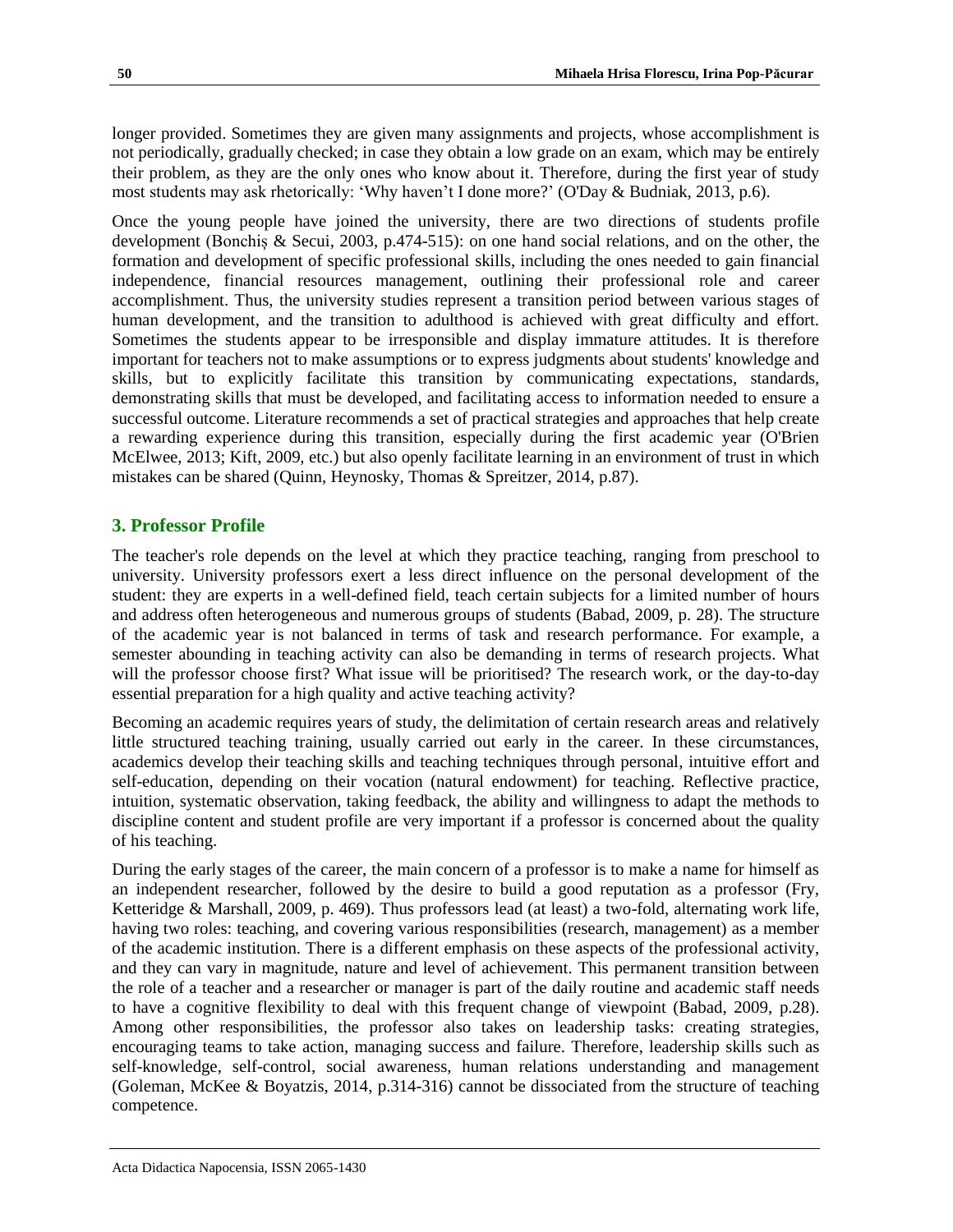Professors should actively reflect on their mission in a conscious and responsible manner (Fry, Ketteridge & Marshall, 2009, p.28). The shortcomings of teaching training can be mended if professors become aware of their responsibility to catalyse the students' professional development. Given the open access to resources and training, the professor is supposed to possess the metacognitive skills necessary for self-training and self-improvement, including his teaching skills.

## **4. The student-professor relationship**

Over the years the number of university students in groups has increased considerably, leading professors to critically analyse two aspects: first, teaching methods and secondly, human resource management - series of students. Thus, working with large groups and mixed interests they must be able to **stimulate and uphold the students' interest, and to elicit their involvement in the teaching process throughout the course**.

Initially, the relationship with the professor follows a pattern similar to the one witnessed in high school, preserving its asymmetric nature.

From the students' perspective, the professor does not have the necessary time to get to know them and build relationships in the same way high school teachers did. The relationship that is built during university aims to give students academic freedom, one that that should allow them to consolidate their personality and prepare them for their future profession.

But why is it difficult to form this kind of relationship at university level? Students display a certain lack of responsibility stemming from the fact that high school teachers did not encourage their independence; thus, students find it normal to depend on teachers and fail to capitalize on the freedom of developing academic skills during university. When students encounter difficulties to find solutions themselves, they expect to be given explanations, suggestions. However, it is when the student succeeds in solving the problems on his own that he gains responsibility and self-confidence (Gordon & Burch, 2012, p.131).

On the other hand, it is important to understand that teaching and learning are two different processes Teaching is carried out by a person, by perceptible actions, while learning is an internal, invisible process, and only some of its results are measurable. So that the two processes can operate efficiently, the two parties, teacher and student, need to develop a mental and emotional relationship – a bond of trust. The classic, asymmetric teacher-student relationship should turn into a partnership and communication is necessary so that teaching and learning are effective (Hattie, 2014, p.54-79). Communication is based on speech and speech can either undermine or strengthen human relationships. Dialogue can distance students from teachers or it can bring them together. The effect of speech depends on the quality of the discussion and on the teacher's ability to resort to the best type of dialogue, according to the situation (Ciovică, Popoviciu & Suciu, 2011, p.17).

Motivation is the fuel for our mental system, the force and energy that activates us towards achieving our goals (Babad, 2009). Gaining and maintaining students' interest during courses or seminars also triggers an increase in their motivation to learn. The beginning of the course is crucial and must be interesting enough for students to consider pursuing the subject in the following classes. The professor can resort to a number of actions and gestures at the beginning and during the course (according to Fry, Ketteridge & Marshall, 2009, p.60); he/she can:

- express enthusiasm and demonstrate his own interest on the subject;
- describe a problem or a scenario which is relevant for the subject matter and interesting for students, and establish a connection between the course and the scenario;
- include relevant and up-to-date examples to illustrate the subject matter, relate to the current news and activities the students are keen on; this activity can be taken to the next level by asking them to come up with examples, encouraging them to contribute to the debate;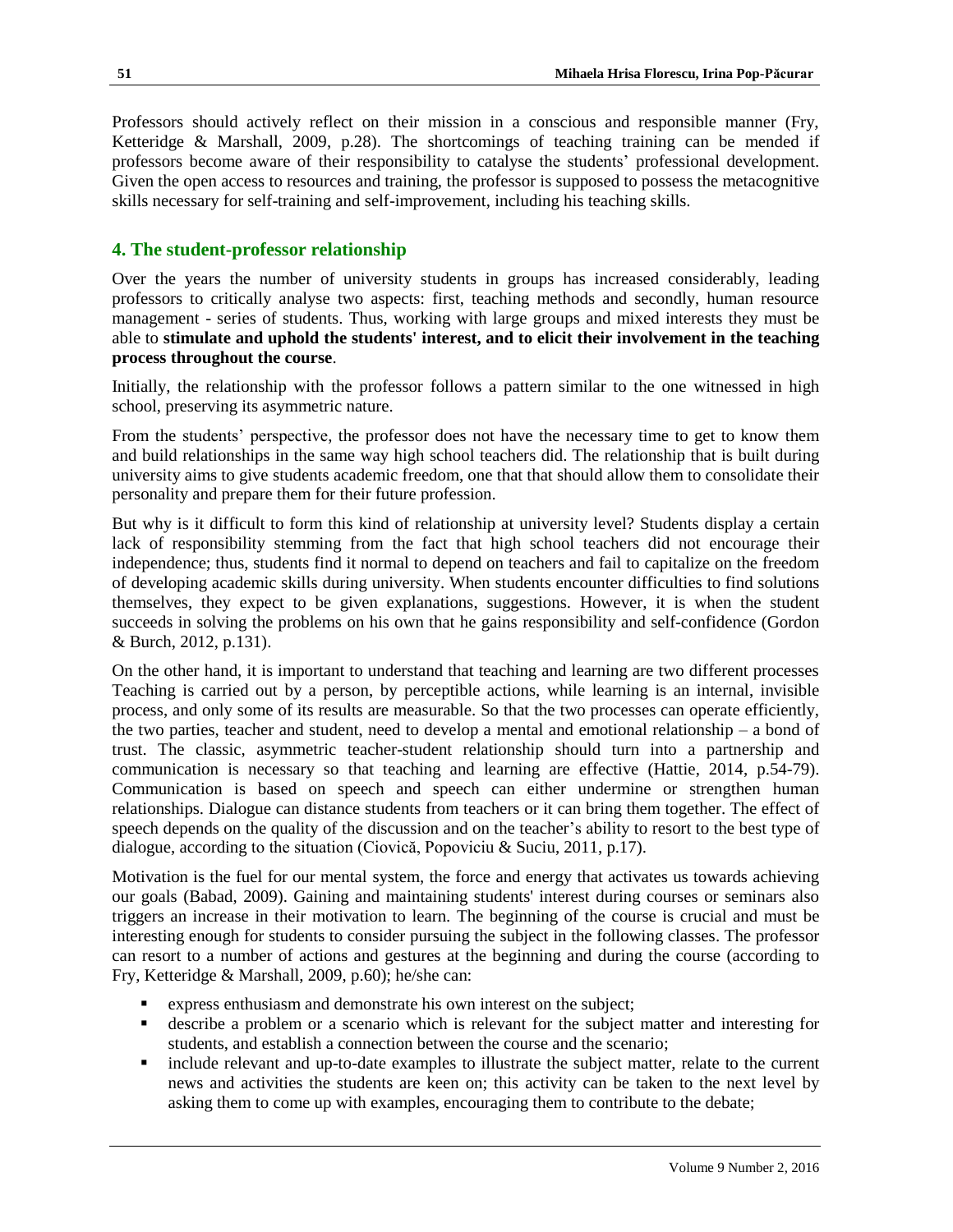- use rhetorical questions to maintain students' attention and formulate mental responses 'check it out inside' (Moorman, Weber, 1989) - by appealing to their intuition and ability to make decisions for problems whose answers cannot be found in the books;
- switch between activities: the lecture and the active participation of students (interactive/enhanced lecture);
- use visual materials that are relevant to the subject of the course, such as links and online applications.

The professors' enthusiasm and interest are important both at the beginning and during the course, and this factor should not be underestimated in ensuring the effectiveness of the lecture as a whole. According to a study that involved recording professors and analysing their behaviour, several specific behaviours that show the level of enthusiasm in teaching were identified: vocalisation (the variety of tone and volume) 91%, eye contact 77%, gestures 67%, movement around the classroom 56% , facial expression and smile in particular, 15% (Woods, 2011, p.37). A study by Brown (1987, in Fry, Ketteridge & Marshall, 2009, p.60) shows that students display a high interest for courses in which teachers adopt a relaxed and informal presentation style and offer or discuss examples relevant to the students' daily life. Despite the fact that this study is not so recent, the data can apply to current generations.

There is nothing more discouraging for students than long Power-Point presentations accompanied by a monotonous speech that does not require their involvement in any way. The teacher can encourage student involvement by resorting to a more approachable and informal academic approach. On the other hand, it is known that the adults' passive attention span is about 20 minutes, which means it is therefore necessary at times to interrupt the flow of the speech or to alternate activities (Fry, Ketteridge, Marshall & 2009, p.64). Professors should demonstrate, by means of the methods they use, that that course is intended for students and that their role is to help them assimilate information. Good humour is another very much appreciated strategy than can convey an attitude of consideration and cooperation. The aforementioned authors also recommend other strategies, such as:

- presenting questions to be discussed in small groups and providing feedback between groups;
- bidding answers to multiple choice questions;
- using mistakes as starting points for discussion, as opportunities to speak in terms of those mistakes;
- watching film fragments and requiring students to pay attention to an issue for follow-up discussions;
- using demonstrations that can directly involve students.

Students' 'record' every subtlety in the teacher's behaviour and interpret it as a 'statement' regarding the type of professional relationship that the teacher envisages, even when the teacher does not intend to convey such a message. All teachers are, at some point, faced with hostile attitudes as the students do not always want to learn what is proposed. This opposition can take many forms, ranging from passive behaviour to a downright refusal to cooperate (Gordon & Burch, 2012, p.127). Robert Marzano (2015, p. 264) recommends initiating the activity by addressing precisely the students that seem passive. Teachers are encouraged to view these situations as an opportunity to reveal the students' emotions, feelings, attitudes, ideas and perceptions. The students who show disapproval are of great value to a group since they probably speak on behalf of others who have similar opinions, which they chose not to reveal (Gordon & Burch, 2012, p.131). Furthermore, the association of information, ideas with certain emotional reactions and values will aid their consolidation in the longterm memory. Students are not experts in learning from the very beginning, they first go through the novice learning pattern in which they depend on the 'master', making the student's relationship with his teacher a crucial one. This relationship, due to the power to inspire the student and build his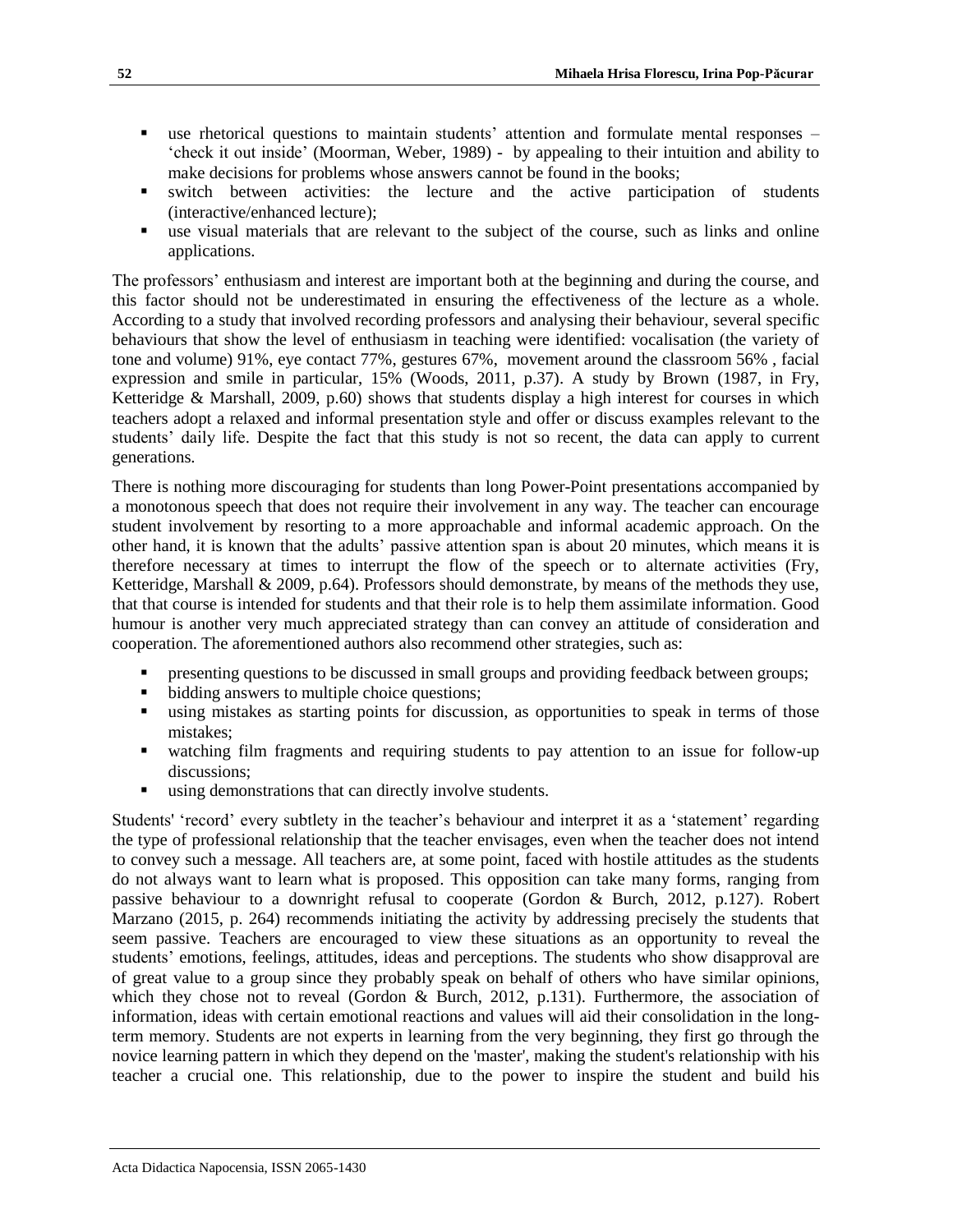confidence, will lead to his development. Education does not only consist of the equipment and study programs. In fact, those are all tools that assist teachers into guiding the students (ibid.).

## **5. The wrong answer - meanings and effects in the academic culture**

Young children are accustomed to make mistakes and, previous to their parents' or teachers' corrective interventions, they feel very comfortable with the idea of making a mistake (Willis, 2008, p. 121). Any question is a challenge for them and challenges determine them to learn new things and to overcome their own limits. Without these challenges, the questions and opportunities to correct their mistakes, their cognition would not develop accordingly. Gradually, the child makes increasingly less mistakes and takes joy in his accomplishments. Provided he understands that mistakes and challenges lead him to learn new things, he continues to be motivated to try new things and perceives mistakes as something normal which helps him get closer to solving a problem. But why is it that, once at school, children no longer feel comfortable making a mistake or providing a wrong answer? It is because wrong answers are totalled up, evaluated, and subsequently generate grades according to which he will be positioned within a (class) hierarchy. However, mistakes, more specifically, wrong answers, are common throughout the learning process. It is also beneficial that the wrong answer be corrected because the brain requires accurate and timely information. Nonetheless, in this case, it is essential to provide encouragement. Why? The explanation is provided in part by the neurophysiology of learning. Our brain is not pleased with wrong answers. The correct answer is usually confirmed and appreciated, and the positive qualities of these attitudes trigger the secretion of dopamine in the central nervous system, which determines a state of satisfaction and pleasure. A wrong answer, often followed by disapproval and even criticism, determines feelings of failure and disappointment, depending on the context in which it appears. In terms of neurochemical effects, it will generate a mental discomfort that the individual will wish to avoid in the future. J. Willis (2008) put forth an analogy and a reflection question: a child learning to walk falls constantly but this does not stop him in his intent. *What is it then that prevents a great number of students to answer questions and to express their point of view*? Clearly, it's not simply the age difference…

Traditional education, which is still practiced successfully in our country, offers students 'ready-made' information. *At undergraduate level* we can still witness a cautious, predetermined style of teaching that involves professors being afraid of questions because they believe it leads to digression from the established content of the lesson or the loss control of the class. Fear is also present among the students, for example, the *fear of giving a wrong answer*. This causes an unproductive studentprofessor dependency, and besides the inefficiency of assimilating the information taught this way, the student enters into a passive state that hinders his potential to engage and become autonomous (Pânişoară, 2015, p.29). In class, we are taught that questions are related to testing and therefore students should be cautious (Turk, 2009, p.390). Gradually, the question is perceived as the teacher's 'weapon / tool' and, by association with its evaluative role, it produces anxieties that have a negative effect on creativity and understanding. Traditional teaching rarely offers students the chance to formulate and ask questions.

But what is in fact a wrong answer? A wrong answer is just a *different answer, a different perspective* on things. Our obsession for the correct answer leads us to disregard the importance of an alternative answer (Kochhar, 2016). The idea of exploring a mistake and allowing the pupil / student to make a mistake, even though the teacher knows the student is not on the right path, appears to be a paradox. Is failure a good thing? Apparently so, it is useful to commit errors and to learn from them. It is certainly better than preventing the students from making a mistake and regarding school as a 'safety net' for the less successful 'leaps' (Pânişoară, 2015, p.29-32). Instead, the school and the educational environment can provide a different kind of safety that creates an ideal climate for learning based on trust - a climate that accepts mistakes occurring in the effort to learn, to understand since mistakes are the essence of learning. Students confess they do not want to admit their mistakes out of fear of being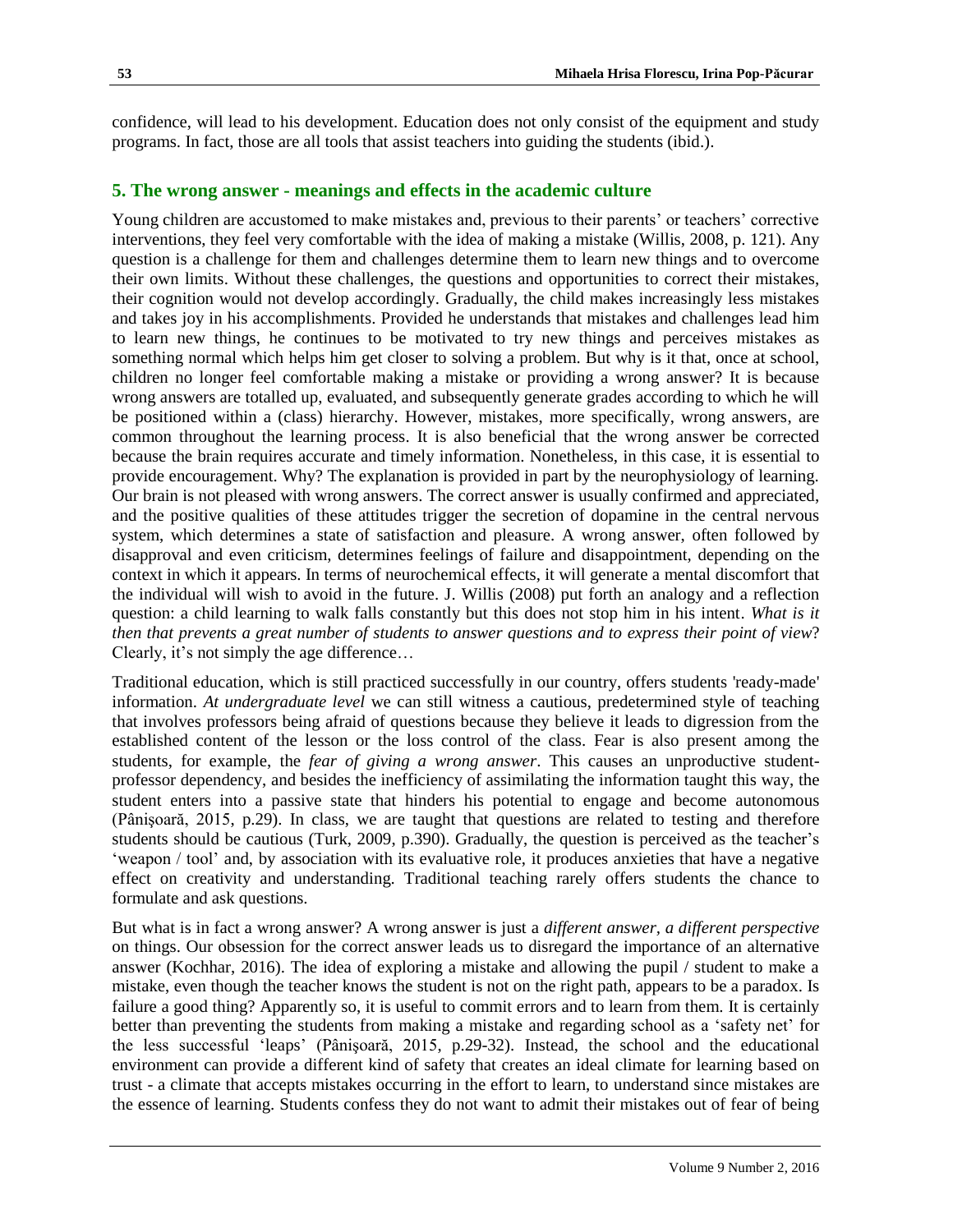ridiculed by their colleagues. However, a teacher that creates a learning environment that allows mistakes, makes the learning process, that inevitably includes errors, transparent, and openly discusses these issues with students, will eliminate the fear of questions and answers and develop an atmosphere of trust between himself and pupils / students but also among them (Hattie, 2014, p.145-155). If the teacher ignores pupils' / students' questions, they will infer that the teacher is too busy, that they are unprepared to understand the answer or that their questions are irrelevant or inappropriate (Marzano, 2015, p. 261).

*In university*, the feeling of maladroitness experienced by students initially stems from the uncertainty of dealing with newly acquired complex notions. They realise that their answers cannot be sufficiently backed by scientific facts due to their lack of experience in the domain (Willingham, 2009, p.82). In case they have also inhibited communication during high school to avoid embarrassing situations, they will more likely be reluctant to speak up. It is therefore important to encourage open communication and cooperation in university teaching. A. Kochhar (2016) proposes, anecdotally, an imaginary situation: a race to which everyone is invited, some stop along the route, others continue, and only some complete the race. However, they have all tried. The goal is to encourage all (students) to participate because you never know who will be best at the end of the race.

Cooperation involves caring for students and building a sense of community within the group. Helping the student involves encouraging him to gain autonomy and freedom of thought and expression (Pânişoară, 2015, p.33). Learning in progress (emerging learning) (Quinn, Heynosky, Thomas & Spreitzer, 2014, p.86) is often characterized by missed starts or false results, that lead nowhere. Mistakes are important because they show us what isn't working. Knowing what went wrong is the first step to discovering the path to success. But if the group is educated and trained competitively, to cultivate and maintain hierarchies, students in the group will try to hide, minimize or justify their mistakes. The professor is the one who can create an open, less competitive environment in which students learn to admit and share their mistakes. To do this, trust is essential. Effective teachers understand and accept this process and create the environment of trust in which mistakes can be identified and discussed. Students are encouraged to take the opportunity to express an idea without being reprimanded for wrong answers (ibid). The principles and methods of cooperative learning strongly support this approach (Pop-Pacurar, 2013, p. 90-120). Although dependence on the professor's authority exists and at undergraduate level, it can manifest itself in a formative way: as the cooperation between students and professors to ensure qualitative learning *process*, as opposed to competition among students for a *product* (answer, correct result). This means fearlessly standing the risk of providing a 'wrong answer', acknowledging it and capitalizing on it in the learning process.

# **6. Methodology**

## **6.1. Sample**

Collection of data necessary for the study was conducted through questionnaires that were carried out in two consecutive years, 2015 and 2016, for students from the Faculty of *Biology and Geology* and *Psychology and Sciences of Education* respectively. In 2016, a limited questionnaire was also completed by a group of 23 professors.

The set of students surveyed in 2015 consisted of 110 students, while in 2016 it comprised of 169 students. Table 1 shows the numerical distribution of groups according to the level of education. The number of professors (university teachers) that were surveyed represented over 10% of the total number of students surveyed in 2016, so as to maintain the right proportion between the number of students and the number of professors taking part in the survey.

## **6.2. Tools**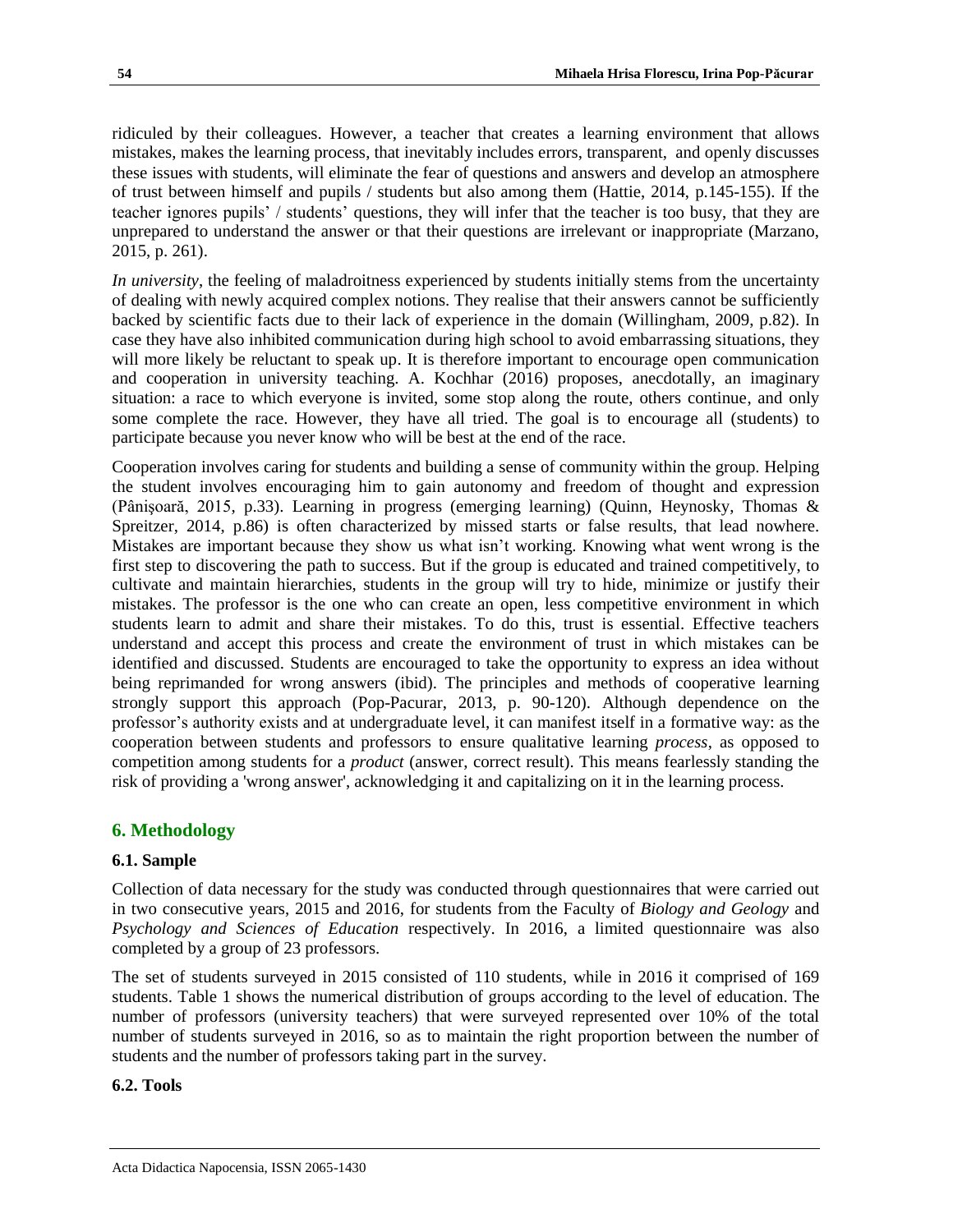In the first phase, in 2015, the *questionnaire addressed to students* contained 7 questions but was extended to 14 questions in 2016 (6 of the questions were present in both questionnaires). (Table 2 and Annex 1)

There were 10 Likert-type scale items, with a scale of 1-7, number 1 representing total disagreement with the statement and 7 marking total agreement. The scale of 1-7 points was chosen to avoid neutral answers (for example on a scale of 1 to 10, 5 indicates no tendency). The questionnaire addressed to students also included 4 multiple choice items.

Based on the results obtained in 2015 we have formulated 4 *questions addressed to professors* (university teachers) in order to verify certain assumptions. The questionnaire for professors included 3 Likert-type scale items (scale of 1-7 points) and 1 multiple-choice item. (Annex 2)

The questions content was varied, referring at: the general patterns of the student-professor communication, the quality ideals of student-professor communication, and the importance of teacher's attitude after a student's answer usually, and after a wrong answer, particularly. Different items have questioned the students about their own *fear of being wrong* and about the impact of this feeling on learning motivation and group relationship.

The questionnaires were completed both electronically and applied online using Google FORMS platform, as well as in printed format. Data processing was carried out using the XLSTAT 2014.

|                               | The number of students who responded to<br>the questionnaire |           |  |  |  |  |
|-------------------------------|--------------------------------------------------------------|-----------|--|--|--|--|
| Academic year                 | 2014-2015                                                    | 2015-2016 |  |  |  |  |
| $1st$ year -Bachelor's degree | 20                                                           | 30        |  |  |  |  |
| $2nd$ year -Bachelor's degree | 23                                                           | 64        |  |  |  |  |
| $3rd$ year -Bachelor's degree | 25                                                           | 43        |  |  |  |  |
| $1st$ year –Master's degree   | 22                                                           |           |  |  |  |  |
| $2nd$ year -Master's degree   | 20                                                           | 15        |  |  |  |  |
| Total                         | 110                                                          | 169       |  |  |  |  |

Table.1 *Numeric distribution on levels and years of study of students surveyed*

#### **6.3. Preliminary considerations**

The pilot phase of the study (2015) was designed based on the following observations and expectations:

1. Regardless of the academic year, student interventions during courses and seminars should register particularly high values supposing that, at this level, young people already have basic knowledge and will specialise in the field that they have chosen, one they are keen on and feel comfortable about. Of course, despite the previously stated assumption, we have not ruled out the fact that first year (bachelor's degree) students will display a slight reluctance, knowing that they are going through a period of adjustment to the academic environment.

2. We considered that, during the master's degree students will display a higher degree of selfconfidence and the student-professor communication should be easier to conduct.

3. Our goal was to provide evidence regarding the level of comfort during the interaction between students and professors, and to carry out an overall assessment of the environment created by the professor during courses and seminars.

In the second year of investigation (2016), taking into account the results obtained, we chose to focus on issues that generate students' reluctance to communicate with their professors, and the impact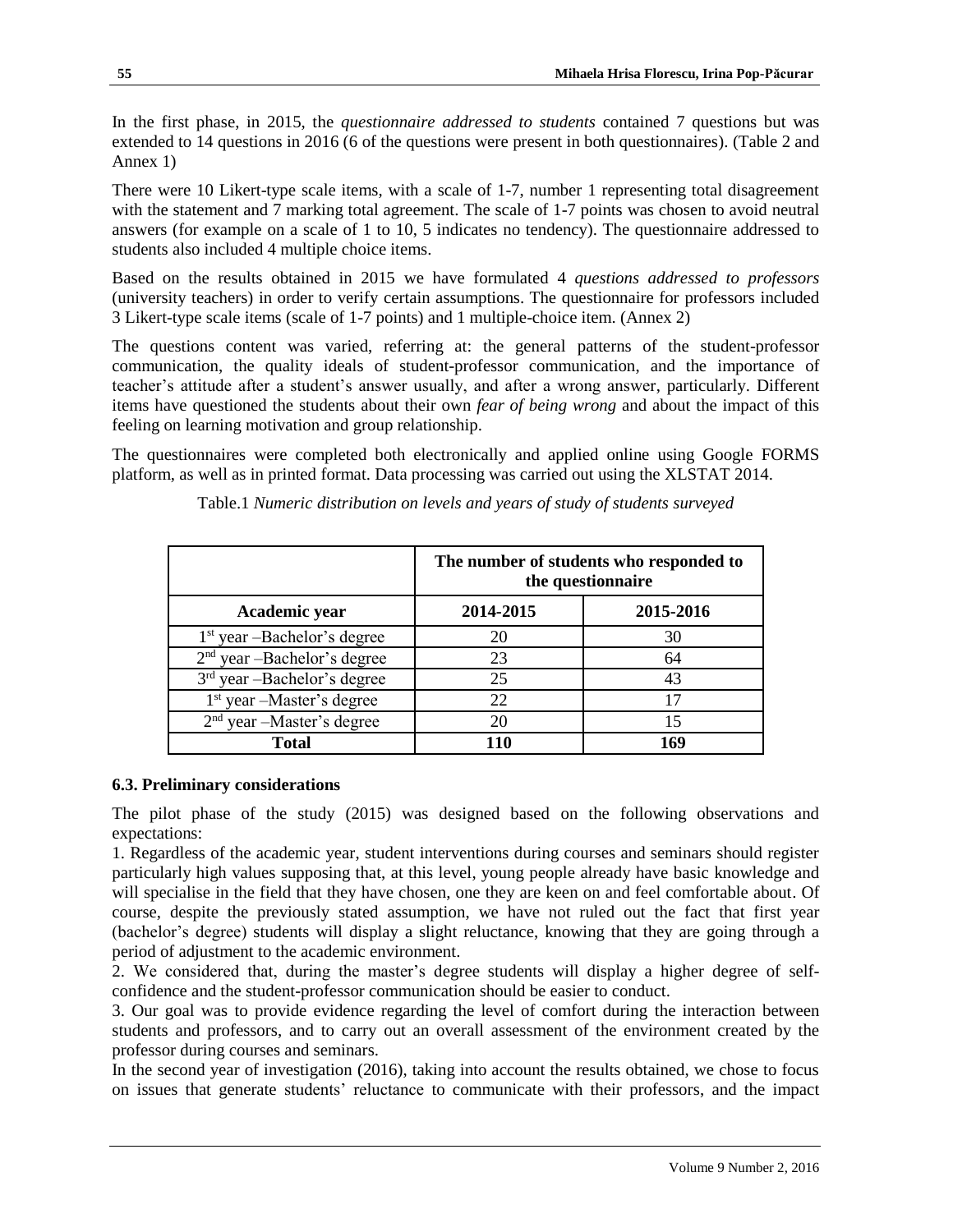wrong answers have on students and the methods used by the university teachers to intervene in this case.

### **7. Results and Discussions**

#### **7.1. Intergroup comparisons**

The questionnaire yielded the following results, shown comparatively in Table 2.



Table 2*. Comparative results for questions 1-6 in the two phases of the investigation* (UD-Undergraduates, bachelor's degree; PD-postgraduates, master's degree)

|          |                     |                      |                       |                    | 3. How comfortable                                                                                            |                     | 4. To what extent |                    |                               |                     | 6. How much does |                      |  |
|----------|---------------------|----------------------|-----------------------|--------------------|---------------------------------------------------------------------------------------------------------------|---------------------|-------------------|--------------------|-------------------------------|---------------------|------------------|----------------------|--|
|          | 1. How often do you |                      |                       | 2. How comfortable |                                                                                                               | do you feel if you  | would you rather  |                    |                               | 5. How important is | your colleagues  |                      |  |
|          |                     | actively participate |                       | do you feel when   | are required to                                                                                               |                     |                   | provide a group    |                               | your teacher's      |                  | attitude towards you |  |
|          |                     | (ask/respond to      | asked to express      |                    |                                                                                                               | answer a question   |                   | answer, together   |                               | perception of you   |                  | when proving a       |  |
|          |                     | questions) during a  | your opinion during a |                    |                                                                                                               | without the help of |                   | with your          |                               | after you provide a |                  | wrong answer         |  |
|          |                     | course or seminar?   | course or seminar?    |                    | your colleagues?                                                                                              |                     | colleagues?       |                    | wrong answer?                 |                     | matter to you?   |                      |  |
|          |                     |                      |                       |                    | 0 1 2015 0 1 2016 0 2 2015 0 2 2016 0 3 2015 0 3 2016 0 4 2015 0 4 2016 0 5 2015 0 5 2016 0 6 2015 0 6 2016 0 |                     |                   |                    |                               |                     |                  |                      |  |
| Year     | 2015                | 2016                 | 2015                  | 2016               | 2015                                                                                                          | 2016                | 2015              | 2016               | 2015                          | 2016                | 2015             | 2016                 |  |
| $Y$ 1 UD | 3.05                | 13.57                | 3.85                  | 3.87               | 14.60                                                                                                         | $-4.40$             | 4.80              | ↑5.03              | 14.70                         | 5.30                | 4.16             | 14.37                |  |
| $Y$ 2 UD | 9.08                | 13.53                | $\bigcup$ 3.70        | 13.97              | 4.78                                                                                                          | $-4.39$             | $-3.91$           | ↑4.95              | $\overline{\phantom{0}}$ 4.00 | 5.42                | $+3.91$          | 14.39                |  |
| $Y_3$ UD | 3.68                | 13.49                | $+3.80$               | 14.12              | 4.64                                                                                                          | 4.58                | 5.24              | $\bf \hat{m}$ 5.00 | 5.32                          | 5.12                | $+4.00$          | 4.42                 |  |
| $Y$ 1 PD | 4.09                | $\bigcap 4.12$       | 4.18                  | 4.71               | 4.95                                                                                                          | 4.94                | 5.14              | 4.76               | 5.18                          | 5.71                | 4.27             | $-4.88$              |  |
| $Y$ 2 PD | 3.65                | $\bf{14.07}$         | 4.30                  | 4.33               | 4.75                                                                                                          | 4.40                | 4.50              | 4.67               | 5.35                          | 4.93                | 4.85             | 3.93                 |  |

The answers to the first question show that students in the final years (bachelor's degree) or master's degree are the most eager to actively participate during a course or seminar; the lowest values for this question were recorded in the case of first year students. These results fall within the expected range, as first year students are going through a period of adjustment and have a special status (freshmen) compared to older students.

Multiple-choice question no.7 (Annex 1), present in both phases, showed the following results (Figure 1):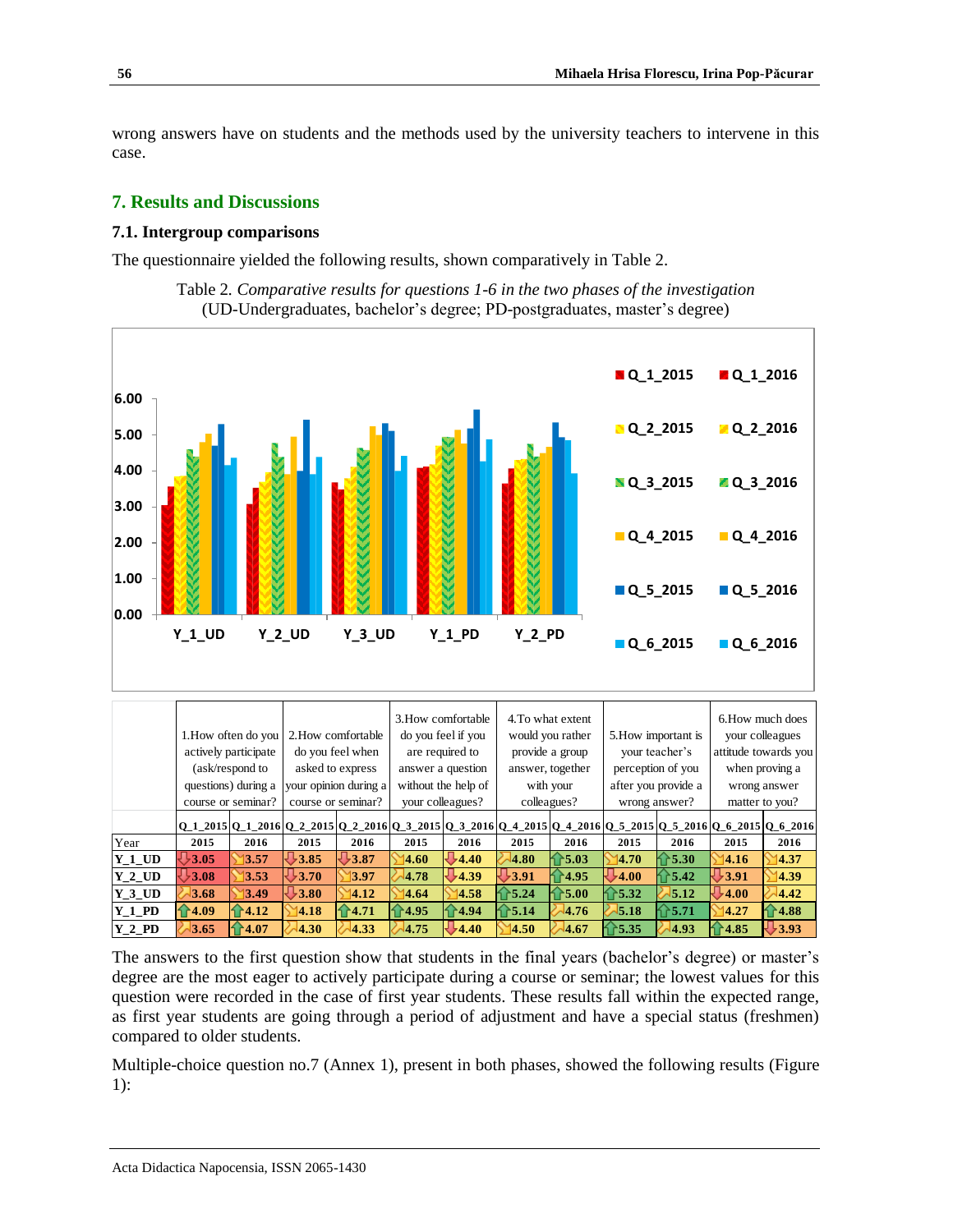

**Figure 1.** *Percentage distribution of answers to question no. 7 in 2015 and 2016*

Compared to the first year of research that recorded an equal percentage of students (29%) marking the answer *I don't want to make a mistake in front of everybody, it is better if someone else intervenes* and *I answer any question and if I'm wrong I will learn from my mistake,* in 2016 the highest percentage (31%) was recorded for the answer: *I'm not very sure about my answer, but I will try*, and very close (25%), followed by: *I don't want to make a mistake in front of everybody, it is better if someone else intervenes.* This goes to show that, first of all**, the view that one mistake can provide valuable new knowledge is not constant among students**, they do not regard the mistake as an alternative answer, but perceive it as something potential negative that undermines their image / reputation.

A high percentage of students from both series, 29% and 25% respectively, prefer not to answer a question in the course *for fear of making mistakes in front of the group*. On initial consideration, this is understandable because group membership and social aspects play an important role in students' lives. Students strive to have a favourable image within the group in order to be able to build friendships and relationships in this new environment. Furthermore, we infer that students are sceptical about this complex teaching situation (beginning with the professor's question, lack of response, incorrect answer, management of incorrect answers, and management of attitudes towards incorrect answers). Overall, students who state the following: *I don't want to answer because I'm afraid I might be wrong* (I- 22%, II – 18%) or *I don't want to make a mistake in front of everybody, it is better if someone else intervenes* (I - 29%, II - 25%) represent 51% of the first group and 43% of the second group. In other words, **almost half of the students surveyed do not answer questions during courses and seminars out of fear of making mistakes and to avoid the consequences of giving an incorrect answer.**

# **7.2. Intra-group comparisons**

The results obtained in the second phase of the investigation (2016) are shown in Table 3.

**Table 3.** *Results for questions 1-6, 8-10, 14 in the second phase of the investigation*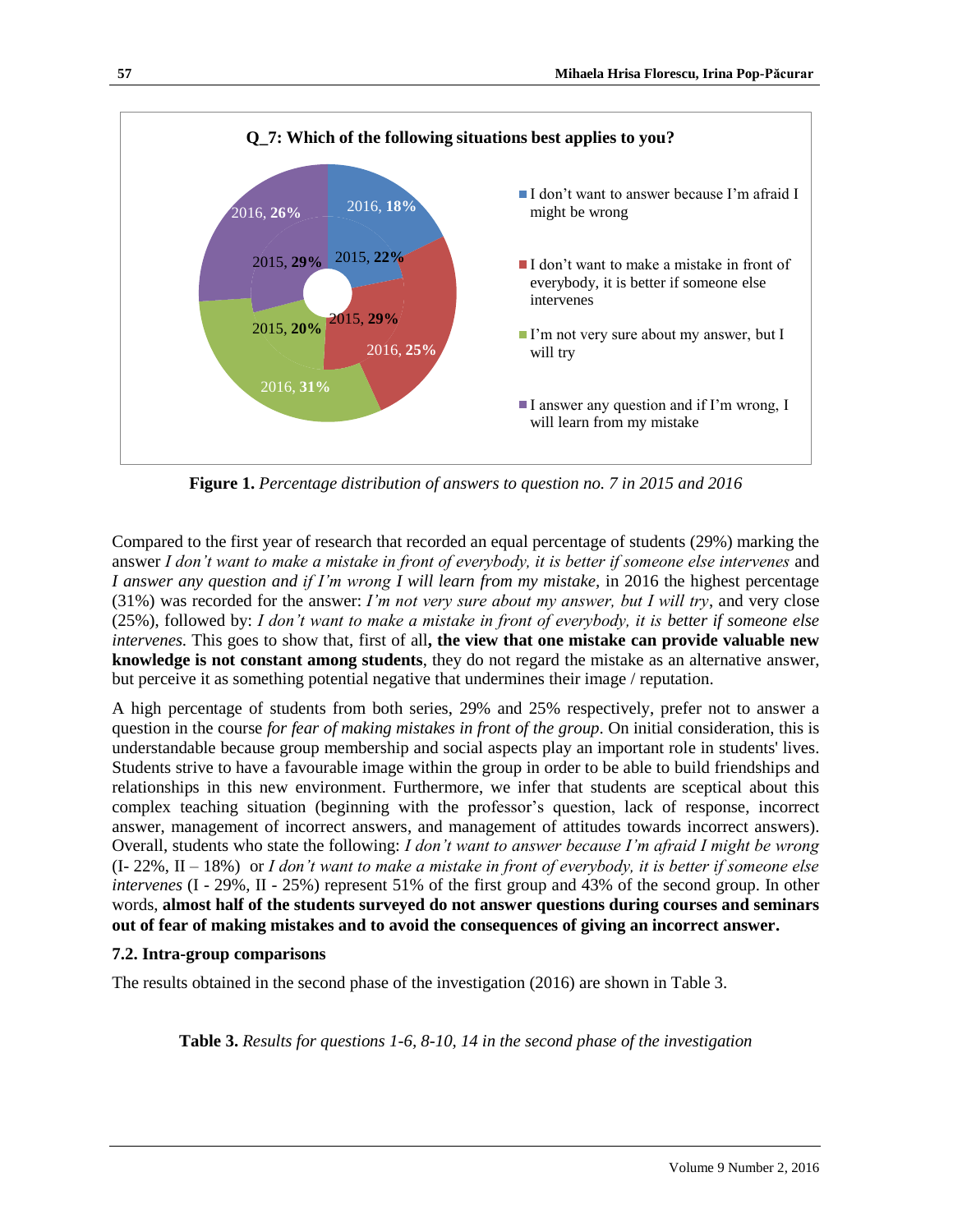|          | $0 1 2016$ :               | O 2 2016:             |                       |            |            |                  | $Q_3$ 2016: $Q_4$ 2016: $Q_5$ 2016: $Q_6$ 2016: $Q_8$ 2016: $Q_9$ 2016: |              | $\vert$ O 10 2016: O 14 2016 |             |
|----------|----------------------------|-----------------------|-----------------------|------------|------------|------------------|-------------------------------------------------------------------------|--------------|------------------------------|-------------|
|          | How often do               | How                   | How                   | To what    | How        | How much         | How often                                                               | How often    | To what                      | How         |
|          | you actively               | comfortable           | comfortable extent    |            | important  | <i>does</i> your | have you                                                                | have you     | extent do                    | important   |
|          | participate                | do you feel           | do you feel would you |            | is your    | colleagues       | been                                                                    | been         | professors                   | was it for  |
|          | (ask/respond to when asked |                       | if you are            | rather     | teacher's  | attitude         | criticised by praised by                                                |              | trust 1st                    | you to      |
|          | questions)                 | to express            | required to           | provide a  | perception | towards          | one of your                                                             | your         | year                         | avoid       |
|          | during a                   | your opinion answer a |                       | group      | of you     | you when         | professors                                                              | professors   | students?                    | providing a |
|          | course or                  | during a              | question              | answer,    | after you  | proving a        | for                                                                     | for having   |                              | wrong       |
|          | seminar?                   | course or             | without the           | together   | provide a  | wrong            | providing a                                                             | attempted to |                              | answer to   |
|          |                            | seminar?              | help of               | with your  | wrong      | answer           | wrong                                                                   | provide an   |                              | your high   |
|          |                            |                       | your                  | colleagues | answer?    | matter to        | answer                                                                  | answer?      |                              | school      |
|          |                            |                       | colleagues?  ?        |            |            | you?             |                                                                         |              |                              | teacher?    |
| $Y_1$ UD | 3.57                       | 3.87                  | 4.40                  | 5.03       | 5.30       | 4.37             | 2.33                                                                    | 4.77         | 3.93                         | 4.37        |
| $Y_2UD$  | 3.53                       | 3.97                  | 4.39                  | 4.95       | 5.42       | 4.39             | 2.81                                                                    | 4.53         | 3.83                         | 4.89        |
| $Y_3$ UD | 3.49                       | 4.12                  | 4.58                  | 5.00       | 5.12       | 4.42             | 2.84                                                                    | 4.02         | 3.60                         | 4.74        |
| $Y_1_P$  | 4.12                       | 4.71                  | 4.94                  | 4.76       | 5.71       | 4.88             | 2.65                                                                    | 4.12         | 3.88                         | 5.59        |
| $Y_2_P$  | 4.07                       | 4.33                  | 4.40                  | 4.67       | 4.93       | 3.93             | 2.47                                                                    | 4.53         | 3.53                         | 4.20        |

These results were interpreted based on a PCA (*Principal Component Analysis*), shown in Figure 2. The purpose of this multivariate data analysis was to centralise all 169 students' responses to the 10 questions in a 2D representation and get a clear image of the **impact** each question has on the surveyed group.

Figure 2 shows the students' answers classified according to their educational level: bachelor's degree and master's degree. It also points out that the second year master's students' attitude is similar that of undergraduate students. This was also observed in the intergroup comparative results, specifically, students displayed more reluctance to speak out during courses and seminars as their knowledge in a domain increased and their graduation was near.



**Figure 2**. *Principal Component Analysis (PCA). The impact each question has on the surveyed groups*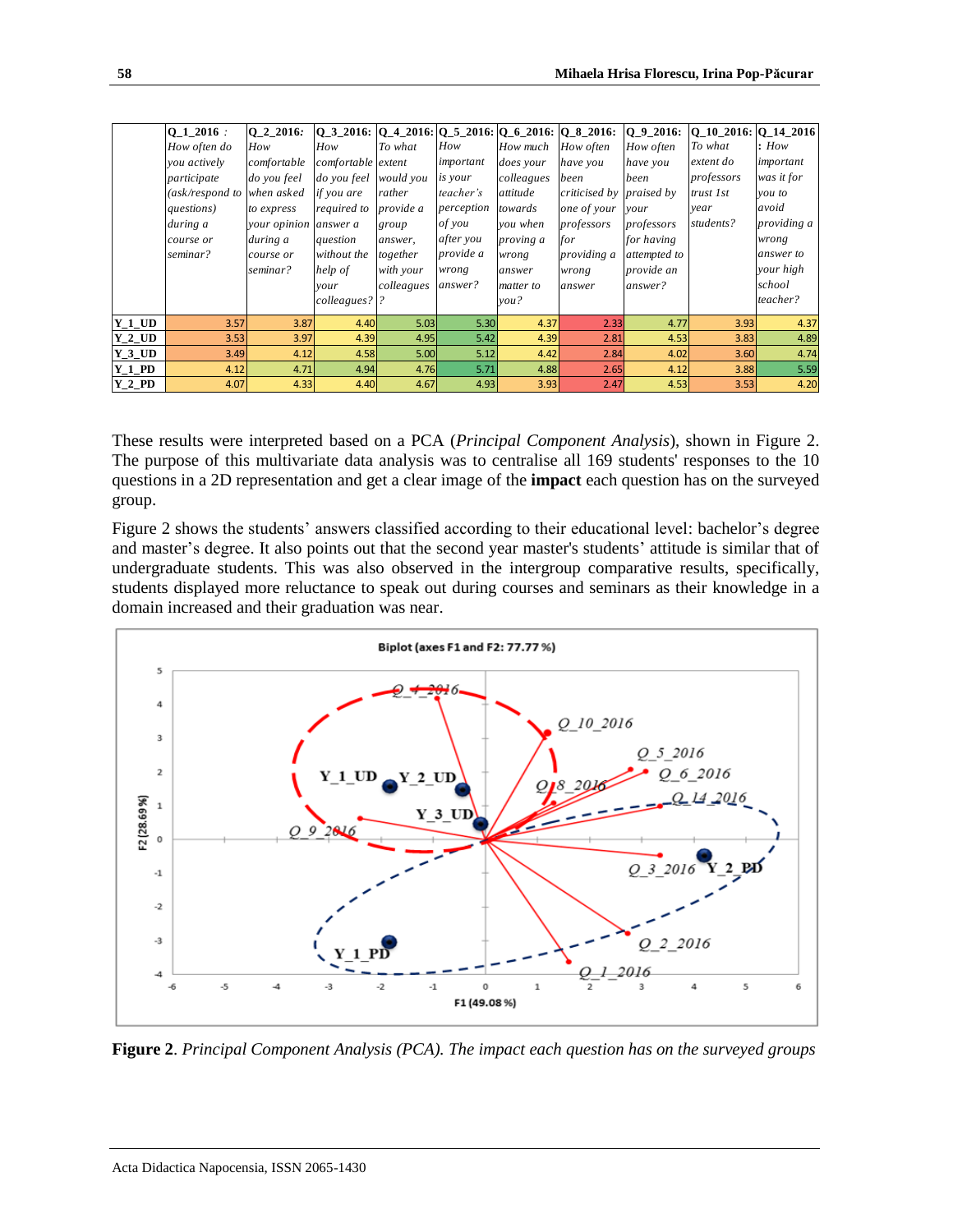The extended questionnaire used in the second phase of the study (2016) aimed to grasp the students' opinion on what provides quality to classes, on how to improve the student – professor relationship and on how great the impact of previous educational experience is. In order to examine these issues we have drawn up the following questions having four possible answers (one option being accepted):

- If you were a professor, how would you draw students' interest in the subject?
- What would you say increases the quality of student-professor communication?
- Which of the following situations best describe you before going to university?

The graph in Figure 3 reveals that most students would like classes to provide the **opportunity to ask questions** and **discover interesting things on their own**. Students need encouragement in order to undertake these practices as they have had no prior school experience of it. The study confirms the students' reluctance and fear of asking questions and the need for teachers to provide support and to create a safe, as well as challenging, learning environment.

To bring quality in teaching communication, students find professors' attitude (Figure 4): willingness to share their knowledge, enthusiasm, a relaxed and humorous discourse, to be relevant for ensuring good communication. The relationship between students and professors is perceived as good throughout the course in the presence of emotional connection, humour, excitement, relaxation, empathy. A modern, up-to-date approach, devoid of the above-mentioned features, is not preferred by such a great number of students. Final year master's students are an exception, as they appreciate modern and dense courses to serve their development.



**Figure 3**. *Graphical representation of the distribution of responses to question no. 11*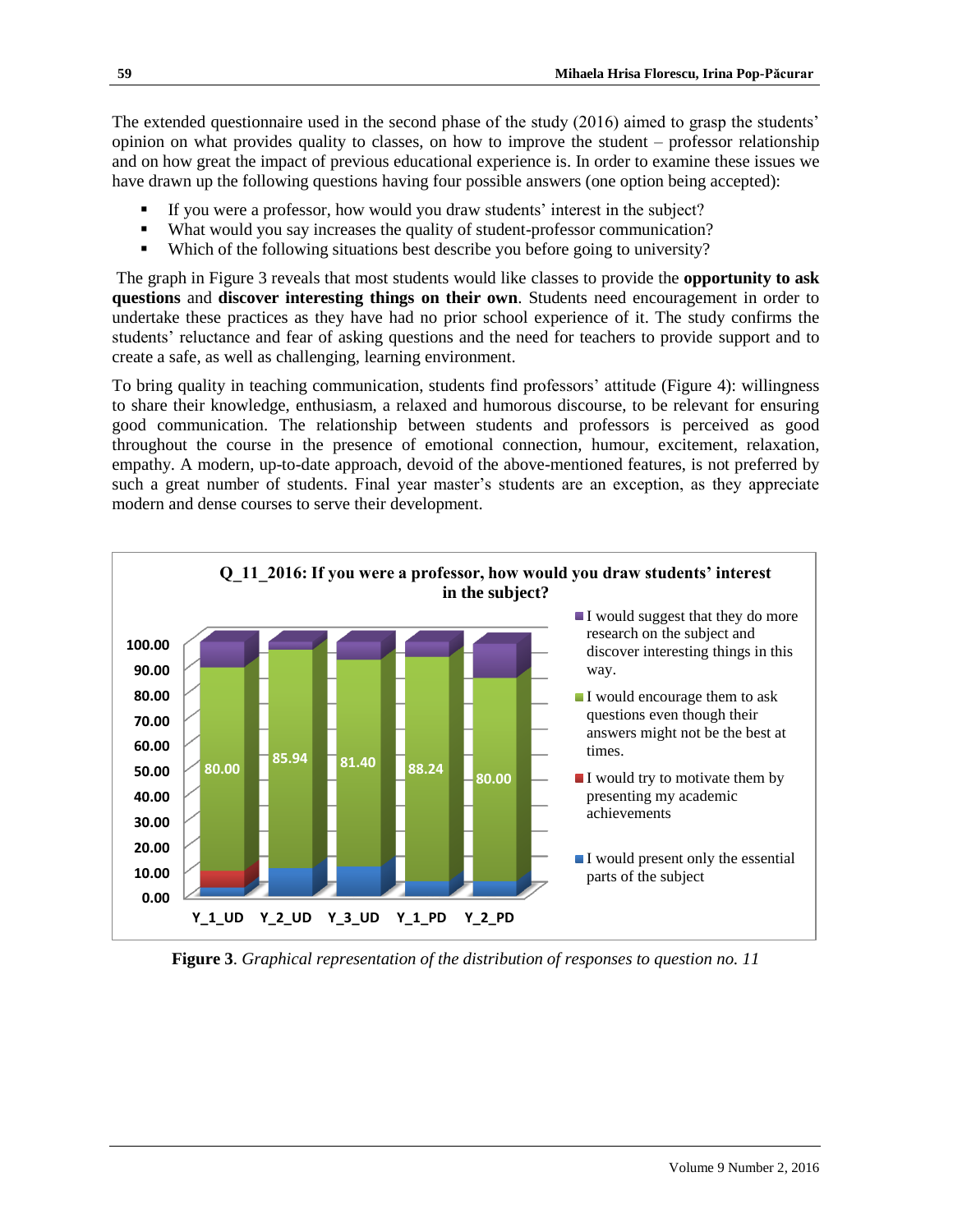

**Figure 4**. *Graphical representation of the distribution of responses to question no. 12*

According to the graph in Figure 5, most students used to displayed unresisting acceptance of failure, hoping that in the future the situation was going to improve. Only a very small number of students (10%) noted they didn't give much importance to the idea of providing incorrect answers. The graph reveals in fact that, unfortunately, only 20% of high school students understood that their response, despite being incorrect, represented an alternative way of assimilating new information. Furthermore, a quarter of them felt badly about it and regretted having said anything. These results illustrate the lack of encouragement and motivation felt by students in their attempts to answer questions in school and the emotional impact of this situation.



**Figure 5.** *Graphical representation of the distribution of responses to question no. 13*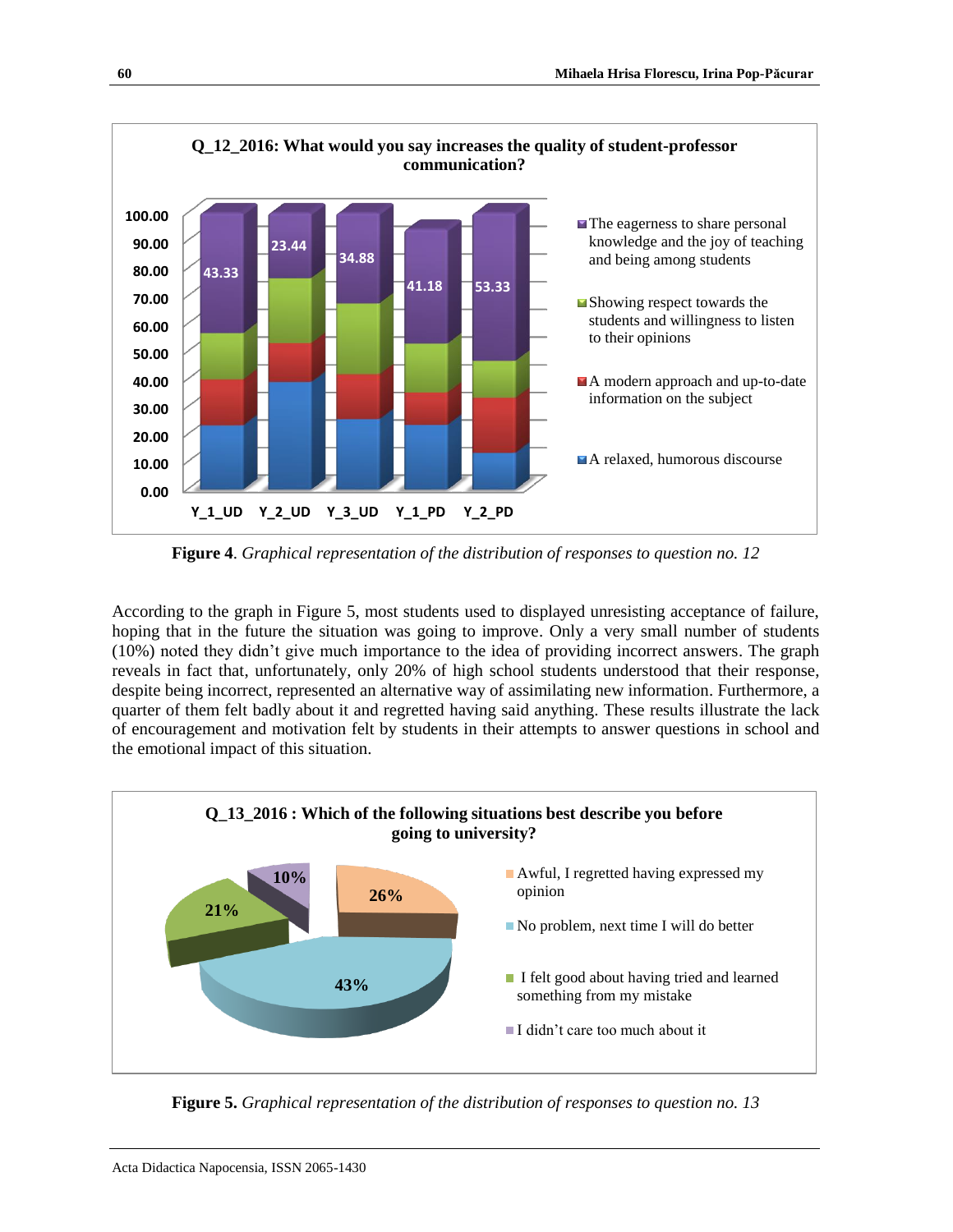## **7.3. The results of the professor questionnaire**

As presented in the Methodology section, the professor questionnaire comprised of four questions (Annex 2). The results are shown in Figures 6 and 7.



**Figure 6**. *Graphic representation of the distribution of professors' responses to questions no. 1, 2, 4*

Note that professors chose answers with high and very high scores on the value scale for all four question. Thus, professors consider that they have explained to students that the wrong answer does not imply something negative, that they have encouraged students during a course and, last but not least, believe that questions are an important aid in the teaching process.

With regard to the question no. 3 (Figure 7), over 80% of the professors surveyed consider that the wrong answer is a step in the student teaching process that can trigger a 'stream' of ideas and opinions. It is worth recalling that, contrary to this fact, almost half of the group of students surveyed said they didn't actively participate in class or answer questions during courses and seminars out fear of making mistakes and to avoid the attitudinal-affective consequences of giving an incorrect answer.



**Figure 7.** *Graphical representation of the distribution of professors' responses to question no. 3*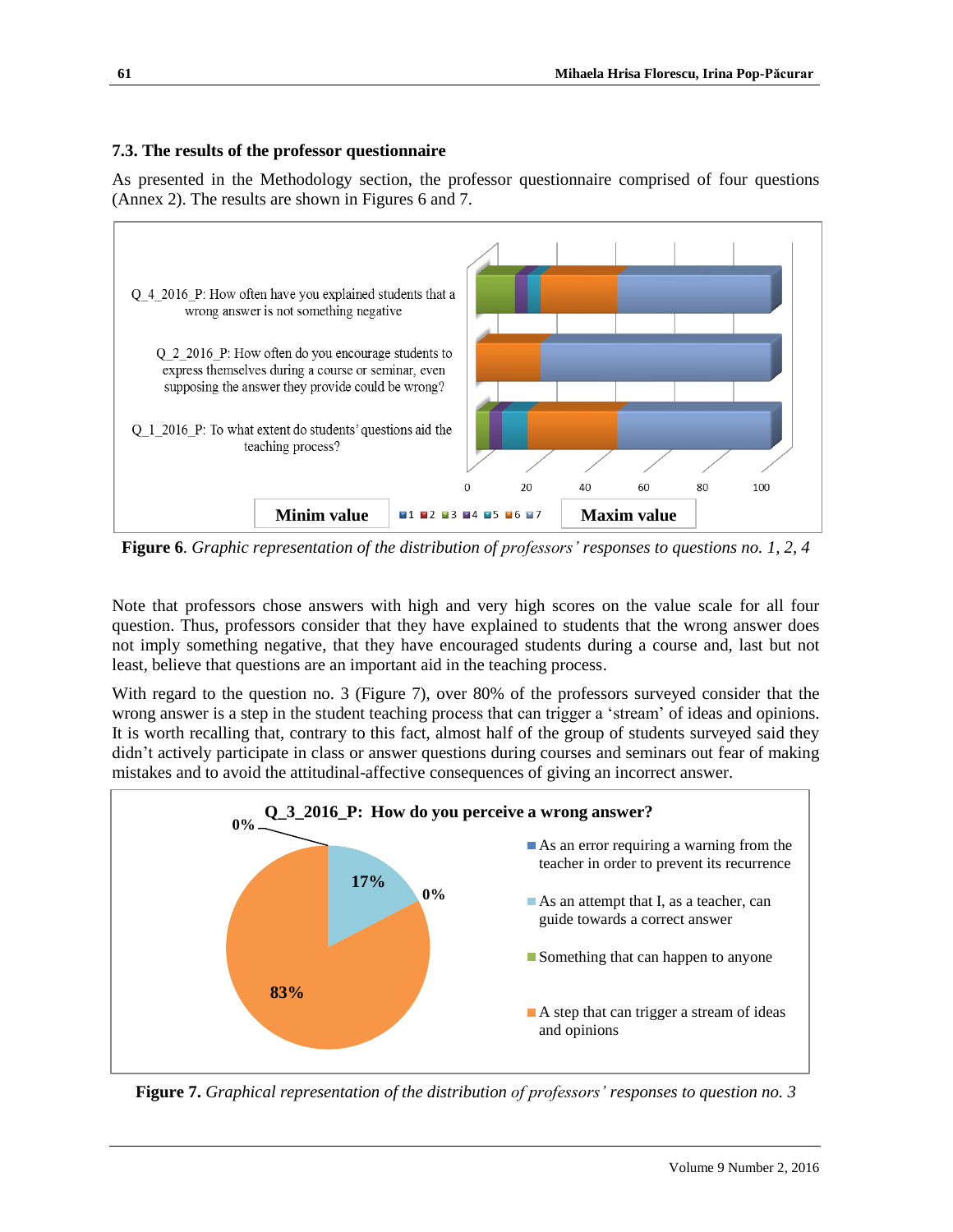Therefore, these results contradict the responses of students surveyed over the course of two academic years (a total number of 279 students). The explanation that we put forth is that students view themselves as an audience for a presentation. Does the audience hear everything that speaker has to say? Can they really take in every word of the lecture? Being and staying focused is not an easy endeavour. However, people possess attention resources allocated for observing the surrounding environment and the non-verbal components of the speaker's (in this case the professor's) message (Turk, 2009). As stated before, students pick up any implications of the professor's behaviour and gradually develop a pattern of the student-professor relationship during the course, even when the professor verbally transmits another message (Marzano, 2015, p.261). Our study shows that there is a gap between the declarative and factual professor conduct. If he does not act accordingly, does not get the students to 'win and lose together', as a team, teaching communication is rendered, ineffective and, in some cases, non-verbal communication only manages to undermine the verbal communication.

## **8. Conclusion**

The learning process requires dialogue and this means professors must be aware of all the subtleties of the discussions and actions of learning activities they propose.

We believe that the key to building a good student-professor relationship is that teachers see the learning process through the eyes of their students and the students regard teaching as a decisive factor in their academic development.

Professors could gain insight into the teaching process, as well as their own teaching practices, were they to join their efforts with the students.

The professors' own perception of their role is fundamental, and to define it, they are bound to constantly and accurately assess their impact on students.

As far as professor is concerned, a better student-professor relationship and overcoming communication barriers can be achieved by respecting and having confidence in students, showing enthusiasm for the subject, displaying a humorous and optimistic attitude, providing feedback and encouragement regardless of the level of study.

The professor is the one able to create the appropriate environment to foster knowledge acquisition by providing students the opportunity to express their opinions. Under these circumstances, *mistakes ought to be considered a chance to learn something new.*

Based on our research, we believe that students expect that professors have a clear system of thought that would allow them to assess and improve their own impact on students' learning process.

## **References**

- [1] Arends, R.I. (1994) *Learning to Teach*, 3rd Ed., McGraw-Hill, Inc., Chapter 4, p.103-122.
- [2] Babad E. (2009) *The Social Psychology of the Classroom*, Routledge, p.28, p.41.
- [3] Bonchiş, E., Secui, M. (2003) *Psihologia vârstelor*, University of Oradea Publ. House, p.474-512.
- [4] Ciovică, M., Popoviciu, M., Suciu, M., (2011) *Formarea Profesorilor-Mentori Din Învaţământul Gimnazial - Suport de curs* ,L. Blaga University, Sibiu, Romania, p.15.
- [5] Fry, H., Ketteridge, S., Marshall, S. (2009) *A Handbook for Teaching and Learning in Higher Education Enhancing academic and Practice*, Routledge, p.28, p.33, p.60-64, p.469.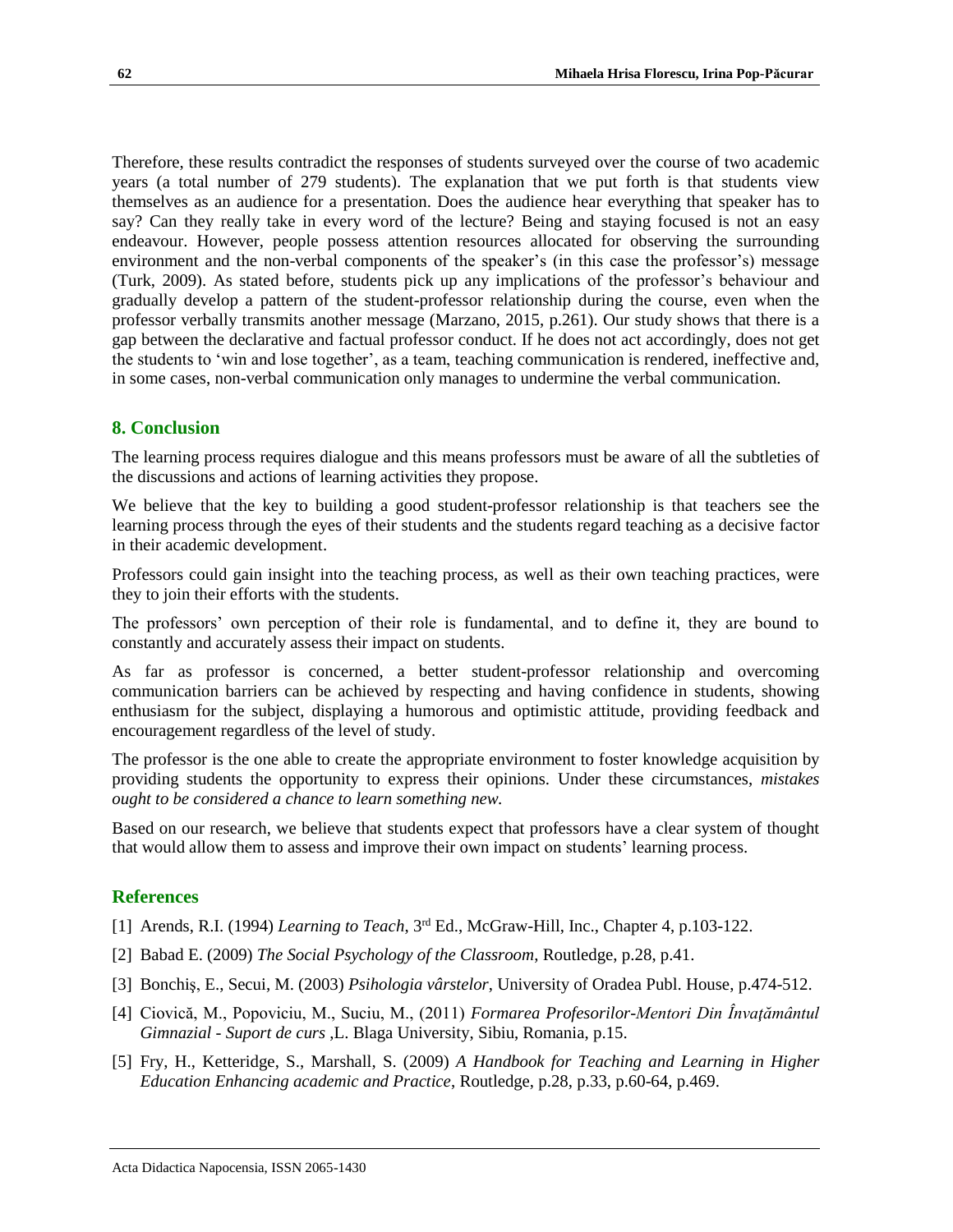- [6] Goleman, D., McKee, A., Boyatzis, R. (2014) *Inteligenta emotionala in Leadership,* Curtea Veche Publishing House, p.314-316
- [7] Gordon, T., Burch N. (2012) *Profesorul eficient. Programul Gordon pentru îmbunătăţirea relaţiei cu elevii*, Trei Publishing House , p.44, p.121, p.127, p.131.
- [8] Hattie, J. (2014) *Invatarea vizibila. Ghid pentru profesori*, Trei Publ. House, p.54-79, p.145-155.
- [9] Johnston B., (2010), *The First Year At University: Teaching Students In Transition: Teaching Students in Transition*, Society for Research into Higher Education& Open University Press, p.4-5
- [10] Kift, S. (2009), *Articulating a transition pedagogy to scaffold and to enhance the first year student learning experience,* Australian higher education*,*

[http://fyhe.com.au/wp-content/uploads/2012/10/Kift-Sally-ALTC-Senior-Fellowship-Report-Sep-](http://fyhe.com.au/wp-content/uploads/2012/10/Kift-Sally-ALTC-Senior-Fellowship-Report-Sep-092.pdf)[092.pdf](http://fyhe.com.au/wp-content/uploads/2012/10/Kift-Sally-ALTC-Senior-Fellowship-Report-Sep-092.pdf) [16.07.2016].

- [11] Kochhar, A. (2016) *The Failure Project The Story Of Man's Greatest Fear* , Leadstart Publishing Pvt Ltd.
- [12] Marzano, R. J. (2015) *Arta și știința predării. Un cadru cuprinzător pentru o instruire eficientă*, Trei Publishing House, p.261-264.
- [13] Moorman, C., Weber, N. (1989) *Teacher Talk. What It Really Means*, Institute for Personal Power, MI, USA.
- [14] [O'Brien McElwee](http://www.psychologicalscience.org/index.php/?s=Rory%20O%E2%80%99Brien+McElwee)**,** R. (2013), *[Teaching and Advising First-Year Students](http://www.psychologicalscience.org/index.php/publications/observer/2013/april-13/teaching-and-advising-first-year-students.html)*,

[http://www.psychologicalscience.org/index.php/publications/observer/2013/april-13/teaching](http://www.psychologicalscience.org/index.php/publications/observer/2013/april-13/teaching-and-advising-first-year-students.html)[and-advising-first-year-students.html](http://www.psychologicalscience.org/index.php/publications/observer/2013/april-13/teaching-and-advising-first-year-students.html) [16.07.2016]

- [15] O'Day D., Budniak A. (2013) *How to Succeed at University-*Canadian Edition, eBookIt.com, p.6.
- [16] Pânişoară, I.O. (2015) *Profesorul de succes. 59 de principii de pedagogie practică*, Polirom Publishing House, p.29-32.
- [17] Pop-Păcurar, I. (2013) *Dezvoltări în didactica biologiei - fundamente şi cercetări pentru optimizarea învăţării prin activităţi individuale şi de grup*, seriae Didactica activă, Paralela 45 Publishing House, Piteşti p. 90-120.
- [18] Quinn, R.E., Heynosky, K., Thomas, M., Spreitzer, G.M. (2014) *The Best Teacher in You, How to Accelerate Learning and Change Lives*, Berrett-Koehler Publishers Inc., Chapter 4, p. 71-94.
- [19] Turk, C., (2009) *Comunicarea eficientă. Cum să le vorbești oamenilor*, Trei Publ. House, p.390.
- [20] Willingham, Daniel T. (2009) *Why don't students like school?: a cognitive scientist answers questions about how the mind works and what it means for your classroom*, Jossey-Bass, p.81-82.
- [21] Willi, J., (2008) *How Your Child Learns Best: Brain-Friendly Strategies You Can Use to Ignite Your Child's Learning and Increase School Success*, Sourcebook, Inc, p.121.
- [22] Woods, D. R., (2011) *Motivating and Rewarding University Teachers to Improve Student Learning: A Guide for Faculty and Administrators*, City University of Hong Kong, p.37.

## **Authors**

**Mihaela Hrisa Florescu,** Babeș-Bolyai University Cluj-Napoca, Taxonomy and Ecology Department, Faculty of Biology and Geology, Romania, e-mail: [florescuhrisa@yahoo.com](mailto:florescuhrisa@yahoo.com)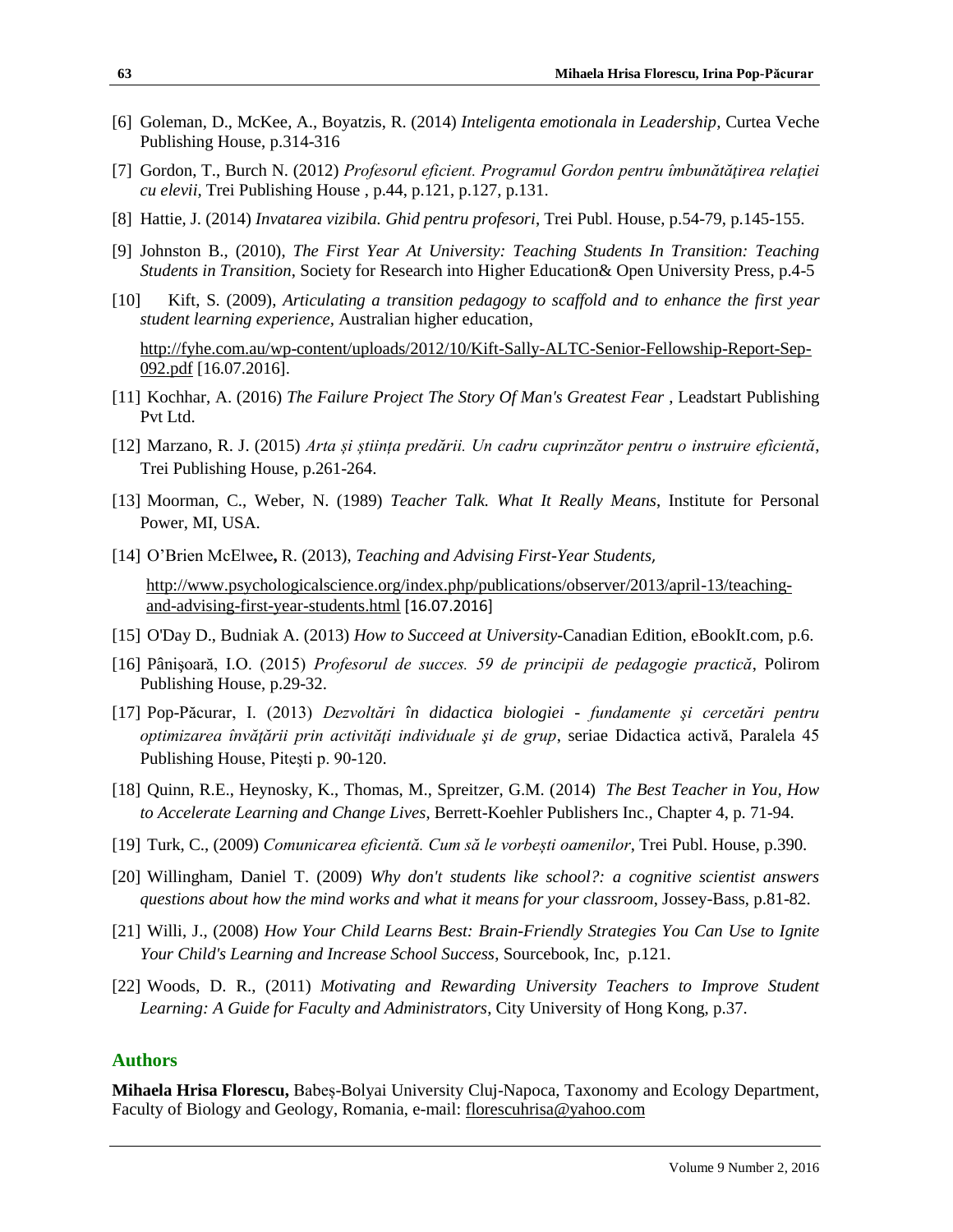**Irina Pop-Pacurar**, Babeș-Bolyai University Cluj-Napoca, Science Education Department, Faculty of Psychology and Sciences of Education, Romania, e-mail: [irinapop\\_pacurar@yahoo.com,](mailto:irinapop_pacurar@yahoo.com) [irina.pop](mailto:irina.pop-pacurar@ubbcluj.ro)[pacurar@ubbcluj.ro](mailto:irina.pop-pacurar@ubbcluj.ro)

## **Acknowledgement**

The authors would like to thank professors and students who supported this research by completing questionnaires or sharing their direct experience of teaching and learning in academia.

#### **Annex 1**

**Student Questionnaire** (condensed content form)

*This questionnaire contributes to a study on the mechanisms that determine students to have difficulty in communicating with their professors during courses and seminars at the university level. All information provided by completing this questionnaire will only serve the purpose of research and will be confidential. Thank you*. *Mark one square*

| 1. How often do you actively participate (ask/respond to questions) during a course or seminar?                                                                                                             |  |  |  |  |  |  |  |
|-------------------------------------------------------------------------------------------------------------------------------------------------------------------------------------------------------------|--|--|--|--|--|--|--|
| Never<br>Very often<br>3<br>5<br>6<br>4                                                                                                                                                                     |  |  |  |  |  |  |  |
| 2. How comfortable do you feel when asked to express your opinion during a course or seminar?                                                                                                               |  |  |  |  |  |  |  |
| $\overline{2}$<br>6<br>Unconfortable<br>$\overline{1}$<br>3<br>$\overline{4}$<br>5<br>$\tau$<br>Comfortable                                                                                                 |  |  |  |  |  |  |  |
| 3. How comfortable do you feel if you are required to answer a question without the help of your colleagues?                                                                                                |  |  |  |  |  |  |  |
| $\overline{4}$<br>Unconfortable<br>$\overline{1}$<br>5<br>6<br>$\tau$<br>Comfortable<br>$\overline{2}$<br>3                                                                                                 |  |  |  |  |  |  |  |
| 4. To what extent would you rather provide a group answer, together with your colleagues?                                                                                                                   |  |  |  |  |  |  |  |
| Unconfortable<br>$\mathbf{1}$<br>$\overline{2}$<br>3<br>$\overline{4}$<br>5<br>6<br>Comfortable                                                                                                             |  |  |  |  |  |  |  |
| 5. How important is your teacher's perception of you after you provide a wrong answer?                                                                                                                      |  |  |  |  |  |  |  |
| $\overline{3}$<br>5<br>6<br>Not important<br>$\overline{c}$<br>$\overline{4}$<br>$\tau$<br>Very important                                                                                                   |  |  |  |  |  |  |  |
| 6. How much does your colleagues attitude towards you when proving a wrong answer matter to you?                                                                                                            |  |  |  |  |  |  |  |
| $\mathfrak{D}$<br>Not important<br>3<br>5<br>6<br>7<br>Very important<br>$\mathbf{1}$<br>4                                                                                                                  |  |  |  |  |  |  |  |
| 7. Which of the following situations best applies to you?                                                                                                                                                   |  |  |  |  |  |  |  |
| I don't want to answer because I'm afraid I might be wrong                                                                                                                                                  |  |  |  |  |  |  |  |
| I don't want to make a mistake in front of everybody, it is better if someone else intervenes                                                                                                               |  |  |  |  |  |  |  |
| I'm not very sure about my answer, but I will try                                                                                                                                                           |  |  |  |  |  |  |  |
| I answer any question and if I'm wrong, I will learn from my mistake                                                                                                                                        |  |  |  |  |  |  |  |
| 8. How often have you been criticised by one of your professors for providing a wrong answer?                                                                                                               |  |  |  |  |  |  |  |
| $\mathfrak{D}$<br>3<br>5<br>6<br>$\overline{4}$<br>7<br>Rarely<br><i>Often</i>                                                                                                                              |  |  |  |  |  |  |  |
| 9. How often have you been praised by your professors for having attempted to provide an answer?                                                                                                            |  |  |  |  |  |  |  |
| Rarely<br>$\mathfrak{D}$<br>3<br>$\overline{4}$<br>5<br>6<br>7<br><i>Often</i>                                                                                                                              |  |  |  |  |  |  |  |
| 10. To what extent do professors trust $1st$ year students?                                                                                                                                                 |  |  |  |  |  |  |  |
| Lack of trust<br>$\mathbf{1}$<br>5<br>$\tau$<br>$\overline{c}$<br>3<br>$\overline{4}$<br>6<br>A great deal of trust                                                                                         |  |  |  |  |  |  |  |
| 11. If you were a professor, how would you draw students' interest in the subject?                                                                                                                          |  |  |  |  |  |  |  |
| I would present only the essential parts of the subject                                                                                                                                                     |  |  |  |  |  |  |  |
| I would try to motivate them by presenting my academic achievements                                                                                                                                         |  |  |  |  |  |  |  |
| I would encourage them to ask questions even though their answers might not be the best at times.<br>I would suggest that they do more research on the subject and discover interesting things in this way. |  |  |  |  |  |  |  |
| 12. What would you say increases the quality of student-professor communication?                                                                                                                            |  |  |  |  |  |  |  |
| A relaxed, humorous discourse                                                                                                                                                                               |  |  |  |  |  |  |  |
| A modern approach and up-to-date information on the subject                                                                                                                                                 |  |  |  |  |  |  |  |
| Showing respect towards the students and willingness to listen to their opinions                                                                                                                            |  |  |  |  |  |  |  |
| The eagerness to share personal knowledge and the joy of teaching and being among students                                                                                                                  |  |  |  |  |  |  |  |
| 13. Which of the following situations best describe you before going to university: How did you feel after providing                                                                                        |  |  |  |  |  |  |  |
| a wrong answer?                                                                                                                                                                                             |  |  |  |  |  |  |  |
| Awful, I regretted having expressed my opinion                                                                                                                                                              |  |  |  |  |  |  |  |
| No problem, next time I will do better                                                                                                                                                                      |  |  |  |  |  |  |  |
| I felt good about having tried and learned something from my mistake                                                                                                                                        |  |  |  |  |  |  |  |

I didn't care too much about it

14. How important was it for you to avoid providing a wrong answer to your high school teacher?

*Not important* 1 2 3 4 5 6 7 *Very important*

**Annex 2**